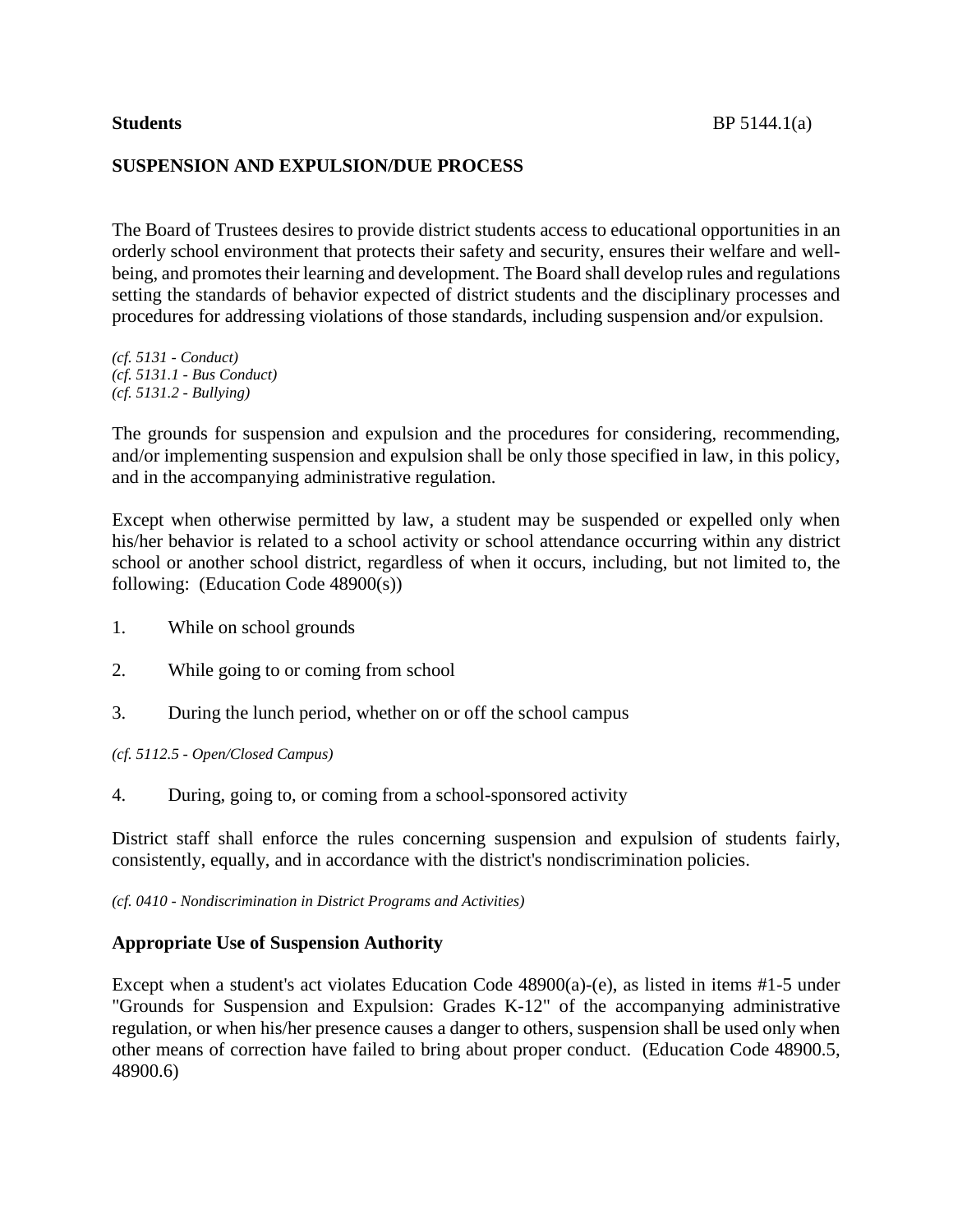*(cf. 5138 - Conflict Resolution/Peer Mediation) (cf. 5144 - Discipline) (cf. 6142.4 - Service Learning/Community Service Classes) (cf. 6164.2 - Guidance/Counseling Services) (cf. 6164.5 - Student Success Teams)*

A student's parents/guardians shall be notified as soon as possible when there is an escalating pattern of misbehavior that could lead to on-campus or off-campus suspension.

No student in grades K-3 may be suspended for disruption or willful defiance, except by a teacher pursuant to Education Code 48910. (Education Code 48900)

Students shall not be suspended or expelled for truancy, tardiness, or absenteeism from assigned school activities.

*(cf. 5113 - Absences and Excuses) (cf. 5113.1 - Chronic Absence and Truancy)*

## **On-Campus Suspension**

To ensure the proper supervision and ongoing learning of students who are suspended for any of the reasons enumerated in Education Code 48900 and 48900.2, but who pose no imminent danger or threat to anyone at school and for whom expulsion proceedings have not been initiated, the Superintendent/Principal or designee shall establish a supervised suspension classroom program which meets the requirements of law.

Except where a supervised suspension is permitted by law for a student's first offense, supervised suspension shall be imposed only when other means of correction have failed to bring about proper conduct. (Education Code 48900.5)

#### **Authority to Expel**

A student may be expelled only by the Board. (Education Code 48918(j))

As required by law, the Superintendent or principal shall recommend expulsion and the Board shall expel any student found to have committed any of the following "mandatory recommendation and mandatory expulsion" acts at school or at a school activity off school grounds: (Education Code 48915)

1. Possessing a firearm which is not an imitation firearm, as verified by a certificated employee, unlessthe student had obtained prior written permission to possessthe item from a certificated school employee, with the principal or designee's concurrence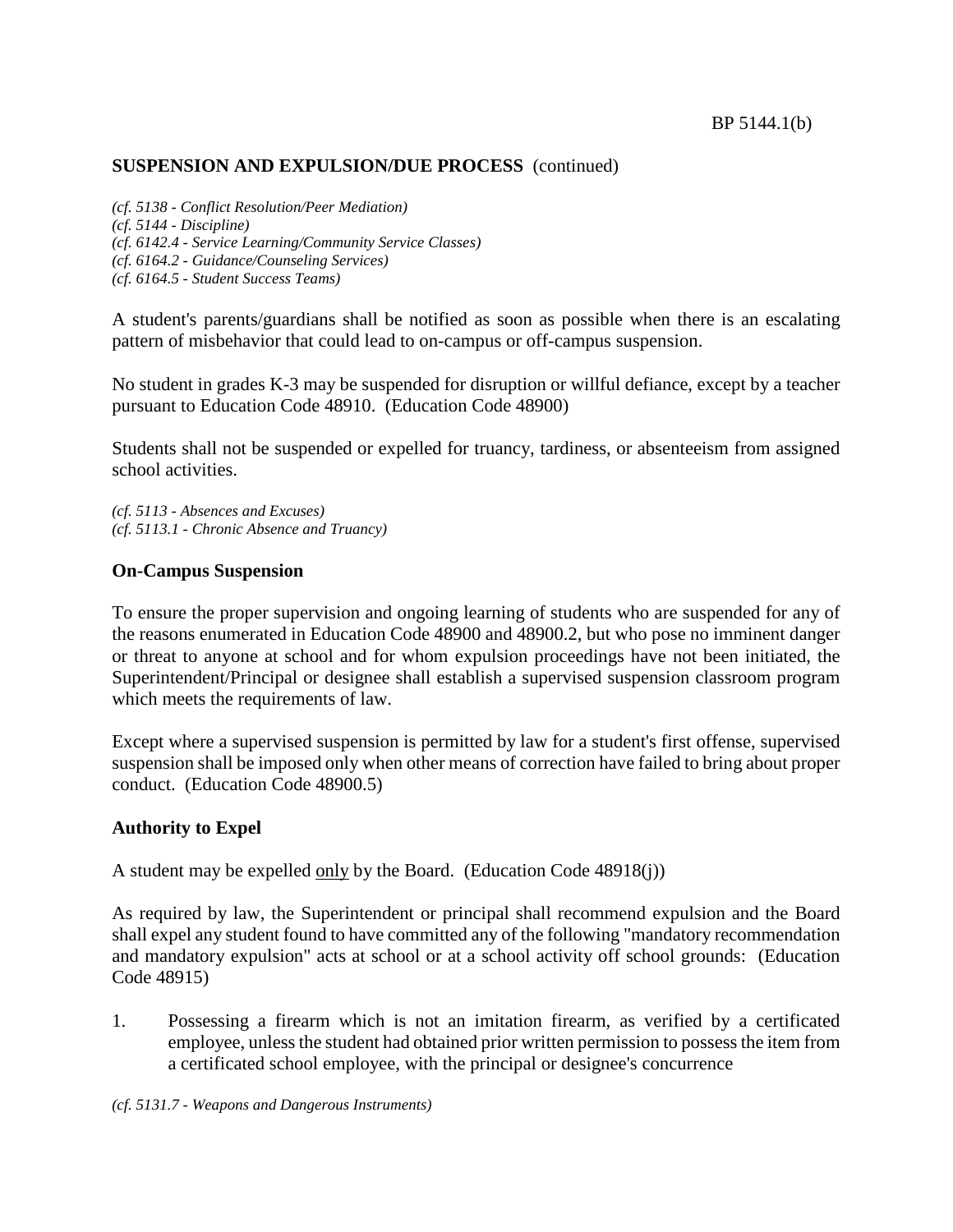- 2. Selling or otherwise furnishing a firearm
- 3. Brandishing a knife at another person
- 4. Unlawfully selling a controlled substance listed in Health and Safety Code 11053-11058
- 5. Committing or attempting to commit a sexual assault as defined in Penal Code 261, 266c, 286, 288, 288a, or 289, or committing a sexual battery as defined in Penal Code 243.4
- 6. Possessing an explosive as defined in 18 USC 921

For all other violations listed in the accompanying administrative regulation under "Grounds for Suspension and Expulsion: Grades K-12" and "Additional Grounds for Suspension and Expulsion: Grades 4-12," the Superintendent or principal shall have the discretion to recommend expulsion of a student. If expulsion is recommended, the Board shall order the student expelled only if it makes a finding of either or both of the following: (Education Code 48915(b) and (e))

- 1. That other means of correction are not feasible or have repeatedly failed to bring about proper conduct
- 2. That due to the nature of the violation, the presence of the student causes a continuing danger to the physical safety of the student or others

A vote to expel a student shall be taken in an open session of a Board meeting.

The Board may vote to suspend the enforcement of the expulsion order pursuant to the requirements of law and the accompanying administrative regulation. (Education Code 48917)

No student shall be expelled for disruption or willful defiance. (Education Code 48900)

No child enrolled in a preschool program shall be expelled except under limited circumstances as specified in AR 5148.3 - Preschool/Early Childhood Education.

*(cf. 5148.3 - Preschool/Early Childhood Education)*

# **Due Process**

The Board shall provide for the fair and equitable treatment of students facing suspension and/or expulsion by affording them their due process rights under the law. The Superintendent/Principal or designee shall comply with procedures for notices, hearings, and appeals as specified in law and administrative regulation. (Education Code 48911, 48915, 48915.5, 48918)

BP 5144.1(d)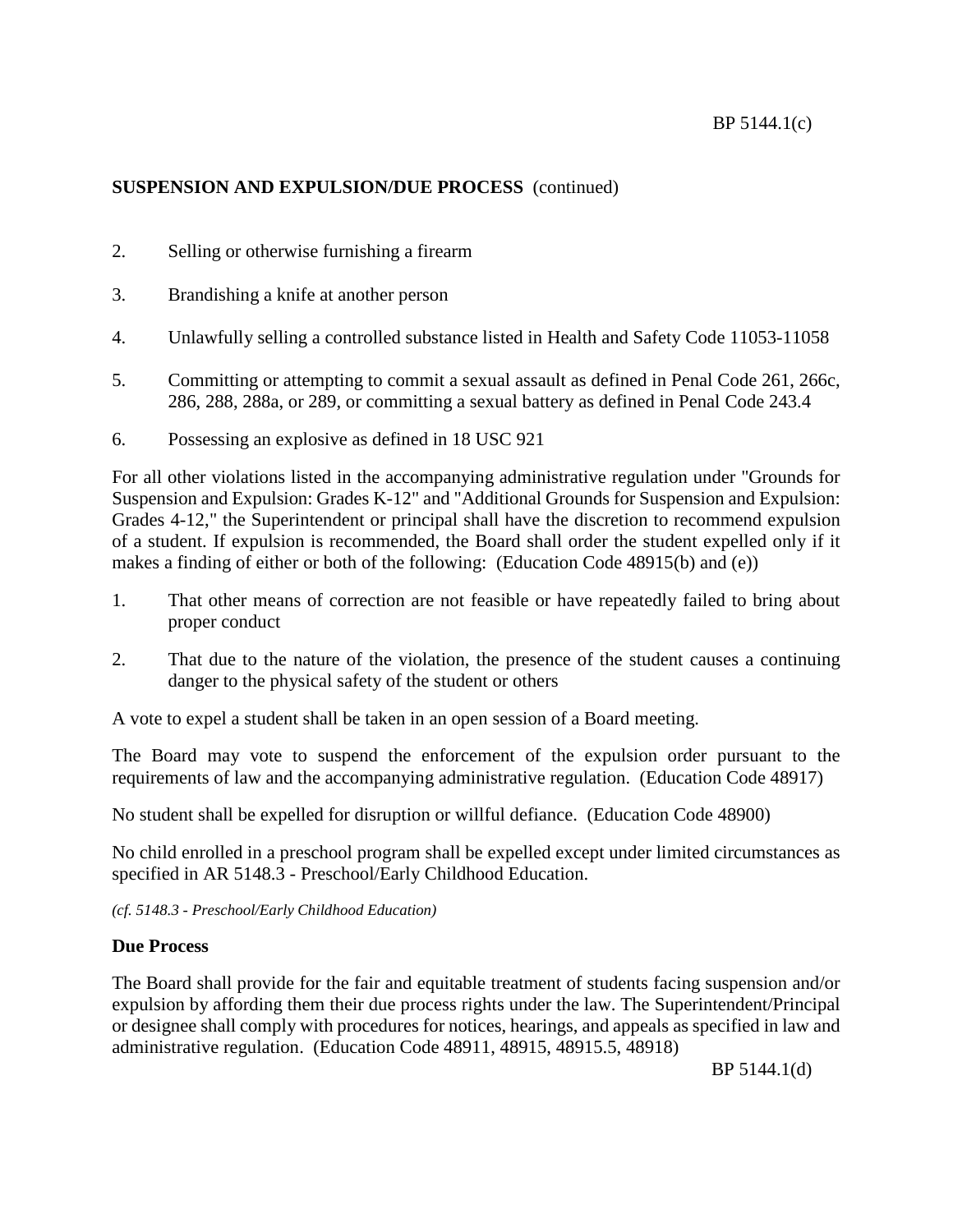*(cf. 5119 - Students Expelled from Other Districts) (cf. 5144.2 - Suspension and Expulsion/Due Process (Students with Disabilities))*

## **Maintenance and Monitoring of Outcome Data**

The Superintendent/Principal or designee shall maintain outcome data related to student suspensions and expulsions in accordance with Education Code 48900.8 and 48916.1, including, but not limited to, the number of students recommended for expulsion, the grounds for each recommended expulsion, the actions taken by the Board, the types of referral made after each expulsion, and the disposition of the students after the expulsion period. For any expulsion that involves the possession of a firearm, such data shall include the name of the school and the type of firearm involved, as required pursuant to 20 USC 7961. Suspension and expulsion data shall be reported to the Board annually and to the California Department of Education when so required.

In presenting the report to the Board, the Superintendent/Principal or designee shall disaggregate data on suspensions and expulsions by numerically significant student subgroups, including, but not limited to, ethnic subgroups, socioeconomically disadvantaged students, English learners, students with disabilities, foster youth, and homeless students. Based on the data, the Board shall address any identified disparities in the imposition of student discipline and shall determine whether and how the district is meeting its goals for improving school climate as specified in its local control and accountability plan.

*(cf. 0460 - Local Control and Accountability Plan)*

*Legal Reference: (see next page)*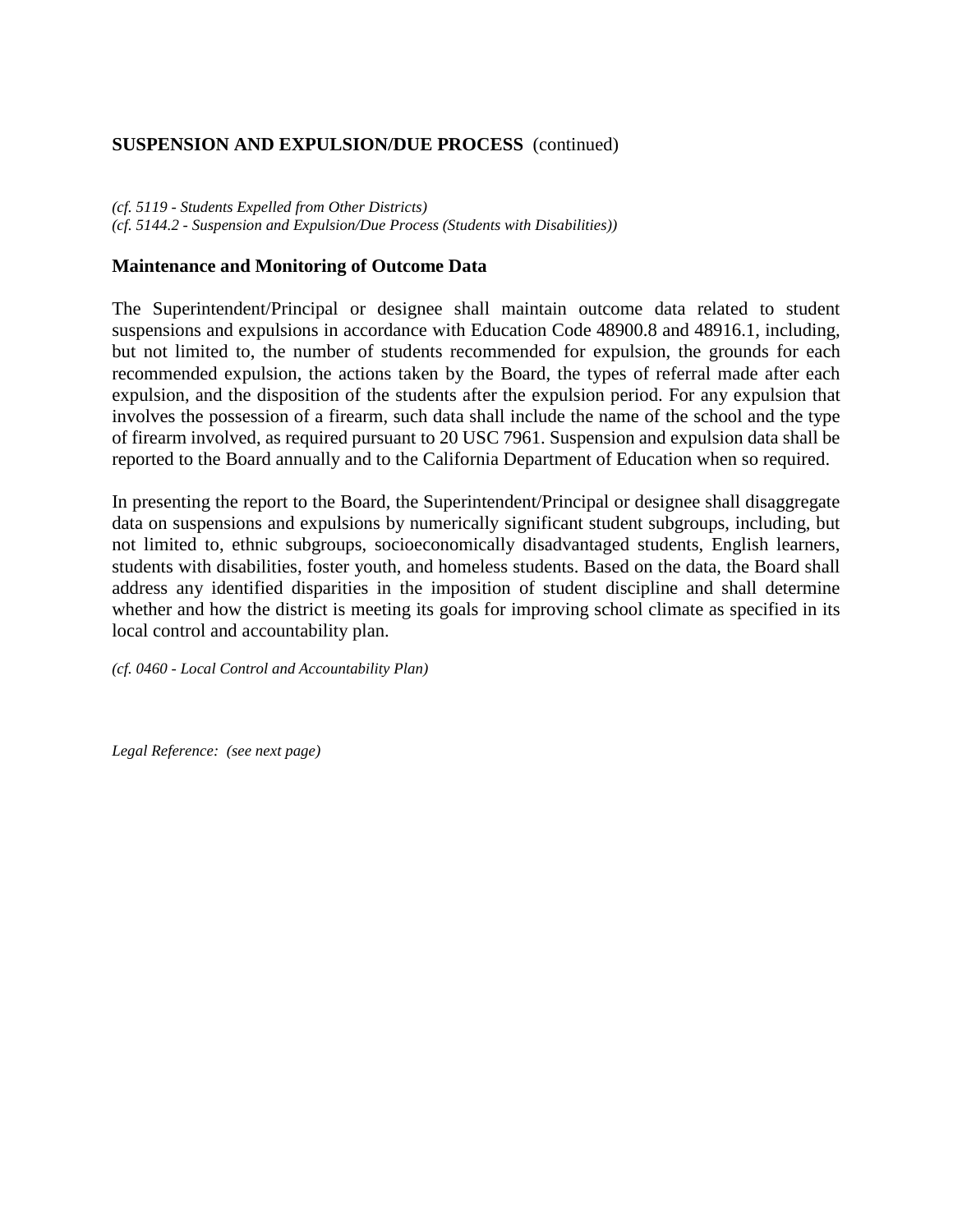*EDUCATION CODE 212.5 Sexual harassment 233 Hate violence 1981-1981.5 Enrollment of students in community school 8239.1 Prohibition against expulsion of preschool student 17292.5 Program for expelled students 32261 Interagency School Safety Demonstration Act of 1985 35145 Open board meetings 35146 Closed sessions (regarding suspensions) 35291 Rules (for government and discipline of schools) 35291.5 Rules and procedures on school discipline 48645.5 Readmission; contact with juvenile justice system 48660-48666 Community day schools 48853.5 Foster youth 48900-48927 Suspension and expulsion 48950 Speech and other communication 48980 Parental notifications 49073-49079 Privacy of student records 52052 Numerically significant student subgroups 52060-52077 Local control and accountability plan 64000-64001 Consolidated application CIVIL CODE 47 Privileged communication 48.8 Defamation liability CODE OF CIVIL PROCEDURE 1985-1997 Subpoenas; means of production GOVERNMENT CODE 11455.20 Contempt 54950-54963 Ralph M. Brown Act*

*Legal Reference:*

*HEALTH AND SAFETY CODE 11014.5 Drug paraphernalia 11053-11058 Standards and schedules LABOR CODE 230.7 Employee time off to appear in school on behalf of a child PENAL CODE 31 Principal of a crime, defined 240 Assault defined 241.2 Assault fines 242 Battery defined 243.2 Battery on school property 243.4 Sexual battery*

*245 Assault with deadly weapon*

*Legal Reference continued: (see next page)*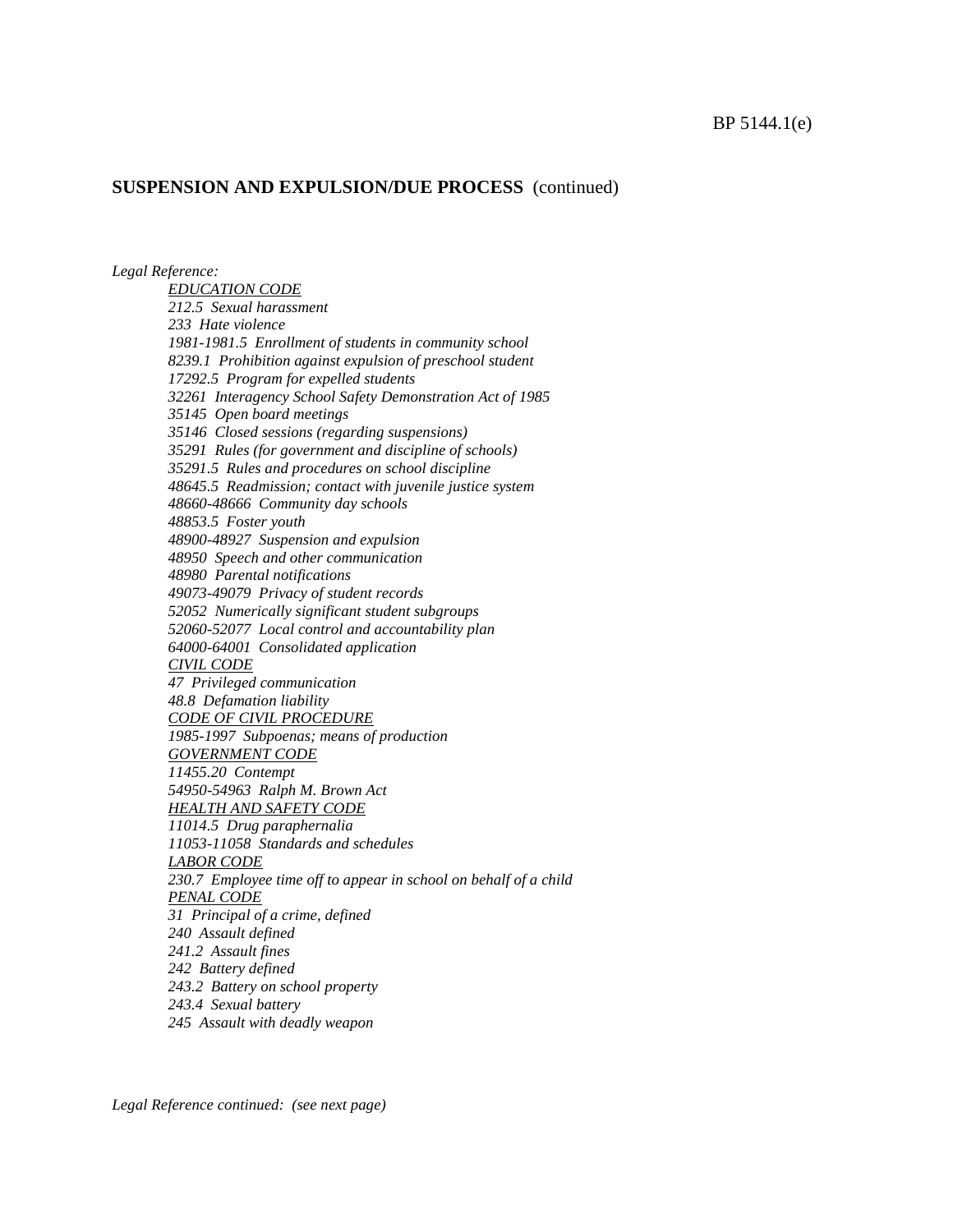*Legal Reference: (continued) PENAL CODE (continued) 245.6 Hazing 261 Rape defined 266c Unlawful sexual intercourse 286 Sodomy defined 288 Lewd or lascivious acts with child under age 14 288a Oral copulation 289 Penetration of genital or anal openings 417.27 Laser pointers 422.55 Hate crime defined 422.6 Interference with exercise of civil rights 422.7 Aggravating factors for punishment 422.75 Enhanced penalties for hate crimes 626.2 Entry upon campus after written notice of suspension or dismissal without permission 626.9 Gun-Free School Zone Act of 1995 626.10 Dirks, daggers, knives, razors, or stun guns 868.5 Supporting person; attendance during testimony of witness WELFARE AND INSTITUTIONS CODE 729.6 Counseling UNITED STATES CODE, TITLE 18 921 Definitions, firearm UNITED STATES CODE, TITLE 20 1415(K) Placement in alternative educational setting 7961 Gun-free schools UNITED STATES CODE, TITLE 42 11432-11435 Education of homeless children and youths COURT DECISIONS T.H. v. San Diego Unified School District (2004) 122 Cal. App. 4th 1267 Woodbury v. Dempsey (2003) 108 Cal. App. 4th 421 Board of Education of Sacramento City Unified School District v. Sacramento County Board of Education and Kenneth H. (2001) 85 Cal.App.4th 1321 Fremont Union High School District v. Santa Clara County Board (1991) 235 Cal. App. 3d 118 Garcia v. Los Angeles Board of Education (1991) 123 Cal. App. 3d 807 John A. v. San Bernardino School District (1982) 33 Cal. 3d 301 ATTORNEY GENERAL OPINIONS 84 Ops.Cal.Atty.Gen. 146 (2001) 80 Ops.Cal.Atty.Gen. 348 (1997) 80 Ops.Cal.Atty.Gen. 91 (1997) 80 Ops.Cal.Atty.Gen. 85 (1997)*

*Management Resources: (see next page)*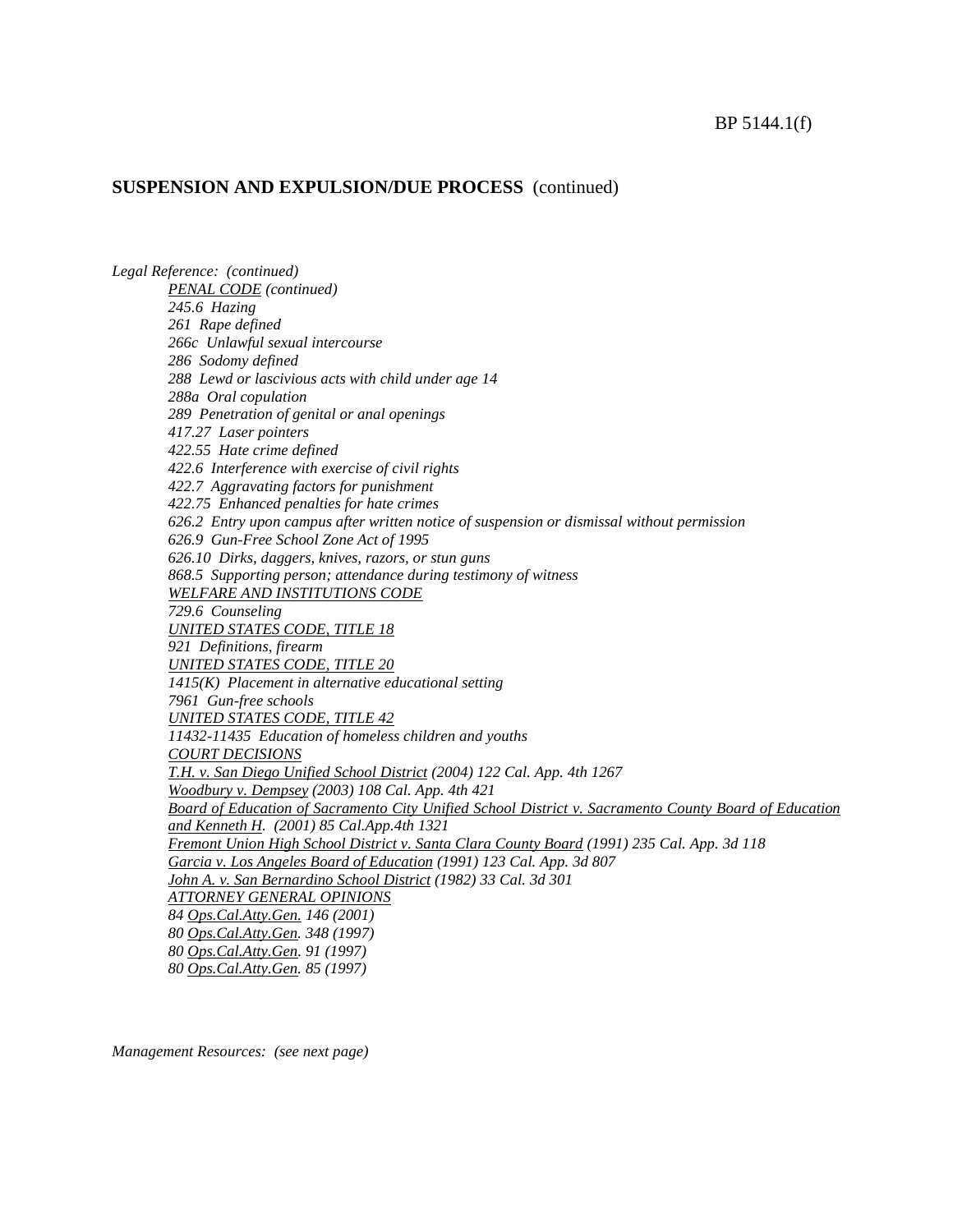#### *Management Resources:*

*U.S. DEPARTMENT OF EDUCATION, OFFICE FOR CIVIL RIGHTS PUBLICATIONS Dear Colleague Letter on the Nondiscriminatory Administration of School Discipline, January 2014 WEB SITES CSBA: http://www.csba.org California Attorney General's Office: http://www.oag.ca.gov California Department of Education: http://www.cde.ca.gov U.S. Department of Education, Office for Civil Rights: http://www.ed.gov/about/offices/list/ocr/docs/crdc-2012-data-summary.pdf U.S. Department of Education, Office of Safe and Healthy Students: http://www2.ed.gov/about/offices/list/oese/oshs*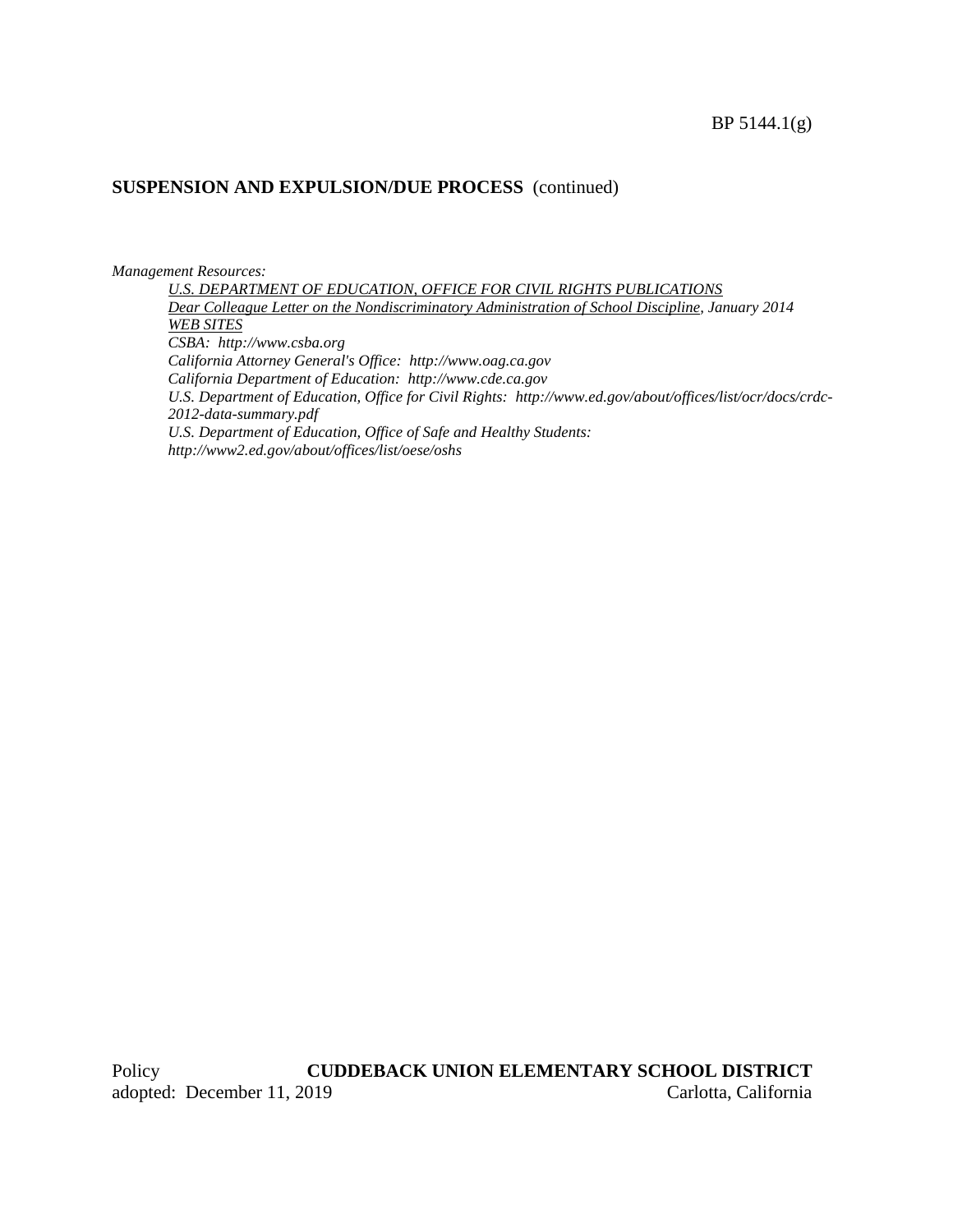# **SUSPENSION AND EXPULSION/DUE PROCESS**

# **Definitions**

*Suspension* means removal of a student from ongoing instruction for adjustment purposes. However, suspension does not mean any of the following: (Education Code 48925)

- 1. Reassignment to another education program or class where the student will receive continuing instruction for the length of day prescribed by the Board of Trustees for students of the same grade level
- 2. Referral to a certificated employee designated by the principal to advise students
- 3. Removal from the class, but without reassignment to another class or program, for the remainder of the class period without sending the student to the principal or designee as provided in Education Code 48910

*Expulsion* means removal of a student from the immediate supervision and control or the general supervision of school personnel. (Education Code 48925)

#### **Notice of Regulations**

At the beginning of each school year, the Superintendent/Principal shall ensure that all students and parents/guardians are notified in writing of all school rules related to discipline, including suspension and expulsion. (Education Code 35291, 48900.1, 48980)

*(cf. 5144 - Discipline) (cf. 5145.6 - Parental Notifications)*

# **Grounds for Suspension and Expulsion: Grades K-12**

Acts for which a student, including a student with disabilities, may be suspended or expelled shall be only those specified as follows:

*(cf. 5144.2 - Suspension and Expulsion/Due Process (Students with Disabilities))*

- 1. Caused, attempted to cause, or threatened to cause physical injury to another person; willfully used force or violence upon another person, except in self-defense; or committed as an aider or abettor, as adjudged by a juvenile court, a crime of physical violence in which the victim suffered great or serious bodily injury (Education Code 48900(a) and (t))
- 2. Possessed, sold, or otherwise furnished any firearm, knife, explosive, or other dangerous object, unless, in the case of possession of any object of this type, the student had obtained written permission to possess the item from a certificated school employee, with the principal or designee's concurrence (Education Code 48900(b))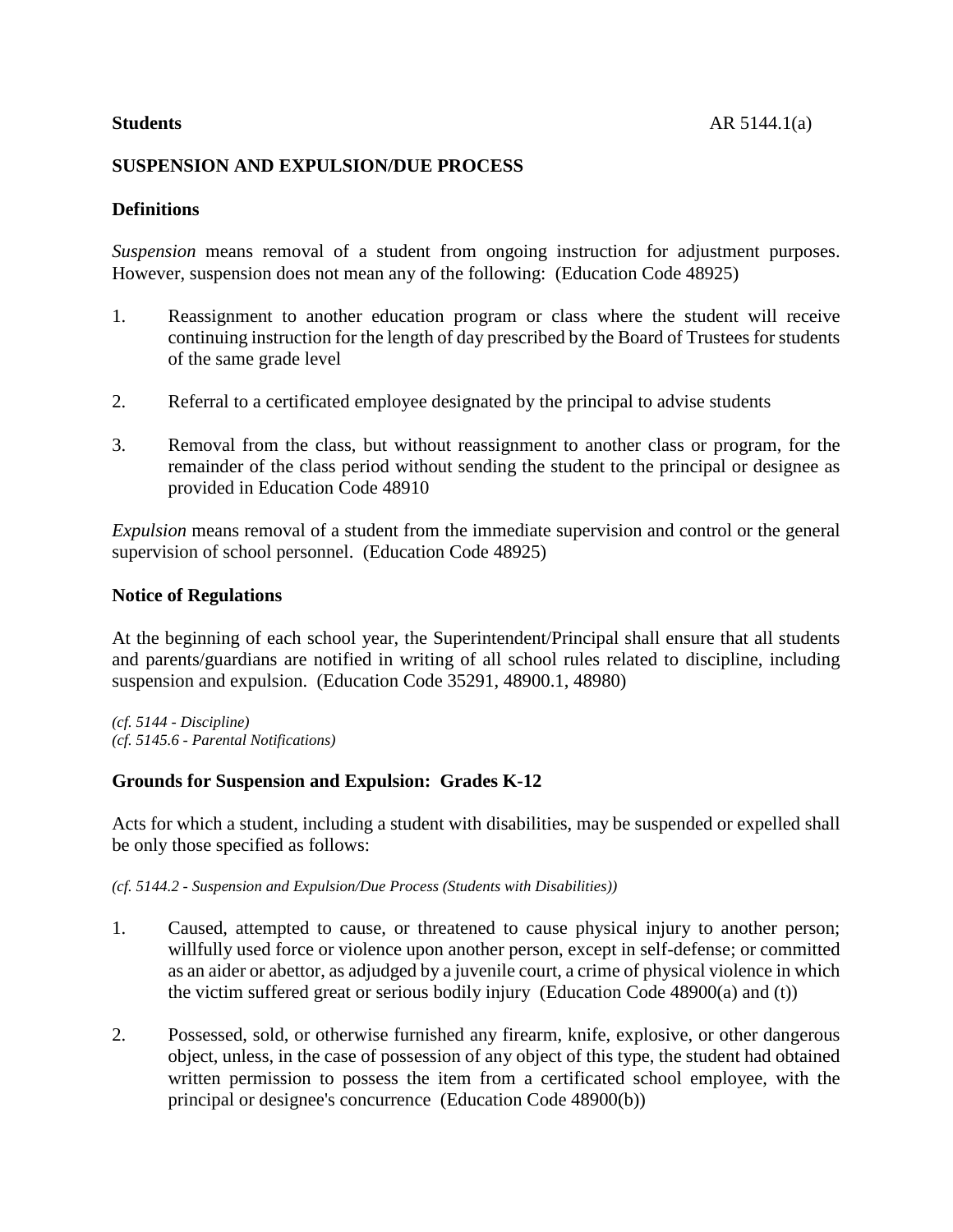#### AR 5144.1(b)

## **SUSPENSION AND EXPULSION/DUE PROCESS** (continued)

#### *(cf. 5131 - Conduct)*

*(cf. 5131.7 - Weapons and Dangerous Instruments)*

3. Unlawfully possessed, used, sold, otherwise furnished, or was under the influence of any controlled substance as defined in Health and Safety Code 11053-11058, alcoholic beverage, or intoxicant of any kind (Education Code 48900(c))

#### *(cf. 3513.4 - Drug and Alcohol Free Schools) (cf. 5131.6 - Alcohol and Other Drugs)*

- 4. Unlawfully offered, arranged, or negotiated to sell any controlled substance as defined in Health and Safety Code 11053-11058, alcoholic beverage, or intoxicant of any kind, and then sold, delivered, or otherwise furnished to any person another liquid, substance, or material and represented same as such controlled substance, alcoholic beverage, or intoxicant (Education Code 48900(d))
- 5. Committed or attempted to commit robbery or extortion (Education Code 48900(e))
- 6. Caused or attempted to cause damage to school property or private property (Education Code 48900(f))
- 7. Stole or attempted to steal school property or private property (Education Code 48900(g))
- 8. Possessed or used tobacco or products containing tobacco or nicotine products, including, but not limited to, cigars, cigarettes, miniature cigars, clove cigarettes, smokeless tobacco, snuff, chew packets, and betel, except that this restriction shall not prohibit a student from using or possessing his/her own prescription products (Education Code 48900(h))

*(cf. 5131.62 - Tobacco)*

- 9. Committed an obscene act or engaged in habitual profanity or vulgarity (Education Code 48900(i))
- 10. Unlawfully possessed, offered, arranged, or negotiated to sell any drug paraphernalia, as defined in Health and Safety Code 11014.5 (Education Code 48900(j))
- 11. Knowingly received stolen school property or private property (Education Code 48900(l))
- 12. Possessed an imitation firearm (Education Code 48900(m))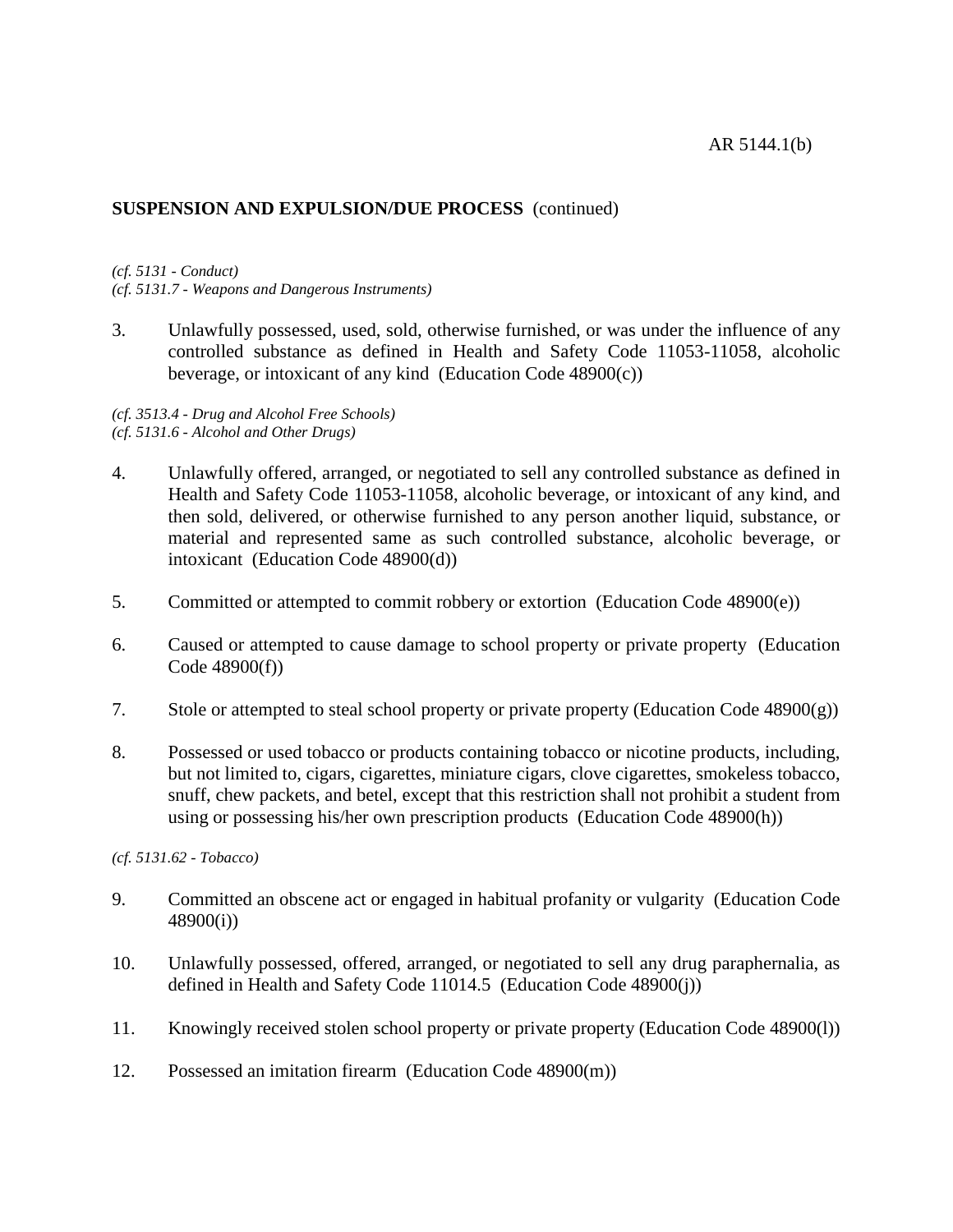*Imitation firearm* means a replica of a firearm that is so substantially similar in physical properties to an existing firearm as to lead a reasonable person to conclude that the replica is a firearm. (Education Code 48900(m))

- 13. Committed or attempted to commit a sexual assault as defined in Penal Code 261, 266c, 286, 288, 288a, or 289, or committed a sexual battery as defined in Penal Code 243.4 (Education Code 48900(n))
- 14. Harassed, threatened, or intimidated a student who is a complaining witness or witness in a school disciplinary proceeding for the purpose of preventing that student from being a witness and/or retaliating against that student for being a witness (Education Code 48900(o))
- 15. Unlawfully offered, arranged to sell, negotiated to sell, or sold the prescription drug Soma (Education Code 48900(p))
- 16. Engaged in, or attempted to engage in, hazing (Education Code 48900(q))

*Hazing* means a method of initiation or pre-initiation into a student organization or body, whether or not the organization or body is officially recognized by an educational institution, which is likely to cause serious bodily injury or personal degradation or disgrace resulting in physical or mental harm to a former, current, or prospective student. *Hazing* does not include athletic events or school-sanctioned events. (Education Code  $48900(q)$ 

17. Engaged in an act of bullying (Education Code 48900(r))

*Bullying* means any severe or pervasive physical or verbal act or conduct, including communications made in writing or by means of an electronic act, directed toward one or more students that has or can reasonably be predicted to have the effect of placing a reasonable student in fear of harm to himself/herself or his/her property; cause the student to experience a substantially detrimental effect on his/her physical or mental health; or cause the student to experience substantial interferences with his/her academic performance or ability to participate in or benefit from the services, activities, or privileges provided by the school. (Education Code  $48900(r)$ )

Bullying includes any act of sexual harassment, hate violence, or harassment, threat, or intimidation, as defined in Education Code 48900.2, 48900.3, or 48900.4 and below in items #1-3 of "Additional Grounds for Suspension and Expulsion: Grades 4-12," that has any of the effects described above on a reasonable student.

Bullying also includes an act of cyber sexual bullying by a student through the dissemination of, or the solicitation or incitement to disseminate, a photograph or other visual recording that depicts a nude, semi-nude, or sexually explicit photograph or other visual recording of an identifiable minor, when such dissemination is to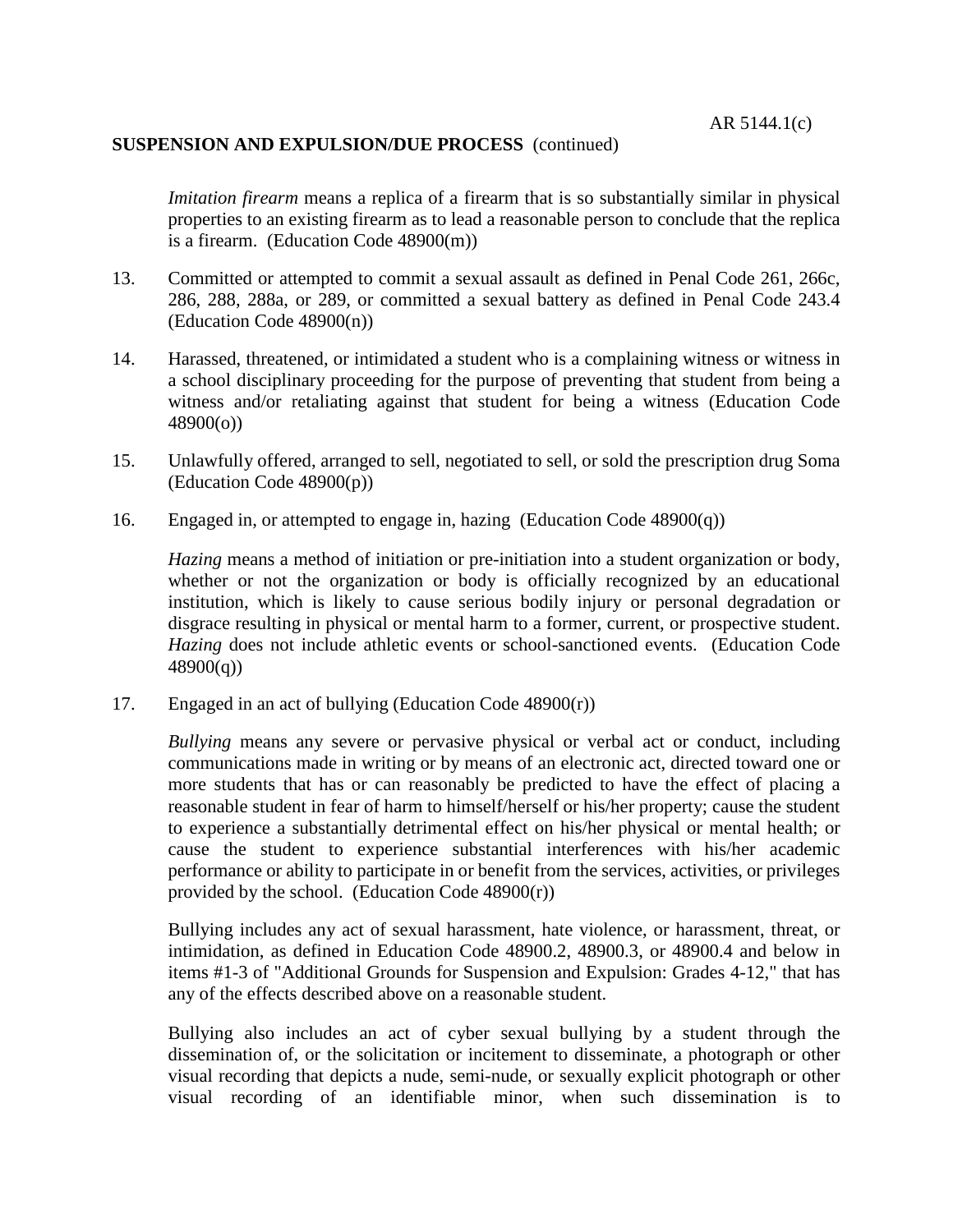another student or to school personnel by means of an electronic act and has or can be reasonably predicted to have one or more of the effects of bullying described above. Cyber sexual bullying does not include a depiction, portrayal, or image that has any serious literary, artistic, educational, political, or scientific value or that involves athletic events or school-sanctioned activities.

*Electronic act* means the creation or transmission originated on or off the school site by means of an electronic device, including, but not limited to, a telephone, wireless telephone, or other wireless communication device, computer, or pager, of a communication including, but not limited to: (Education Code 48900(r))

- a. A message, text, sound, video, or image
- b. A post on a social network Internet web site, including, but not limited to, posting to or creating a burn page or creating a credible impersonation or false profile for the purpose of causing a reasonable student any of the effects of bullying described above.

*Reasonable student* means a student, including, but not limited to, a student who has been identified as a student with a disability, who exercises average care, skill, and judgment in conduct for a person of his/her age, or for a person of his/her age with his/her disability. (Education Code 48900(r))

- *(cf. 1114 - District-Sponsored Social Media)*
- *(cf. 5131.2 - Bullying)*
- *(cf. 6163.4 - Student Use of Technology)*
- *(cf. 6164.4 - Identification and Evaluation of Individuals for Special Education)*
- *(cf. 6164.6 - Identification and Education under Section 504)*
- 18. Aided or abetted the infliction or attempted infliction of physical injury on another person, as defined in Penal Code 31 (Education Code 48900(t))
- 19. Made terrorist threats against school officials and/or school property (Education Code 48900.7)

A *terrorist threat* includes any written or oral statement by a person who willfully threatens to commit a crime which will result in death or great bodily injury to another person or property damage in excess of \$1,000, with the specific intent that the statement is to be taken as a threat, even if there is no intent of actually carrying it out. (Education Code 48900.7)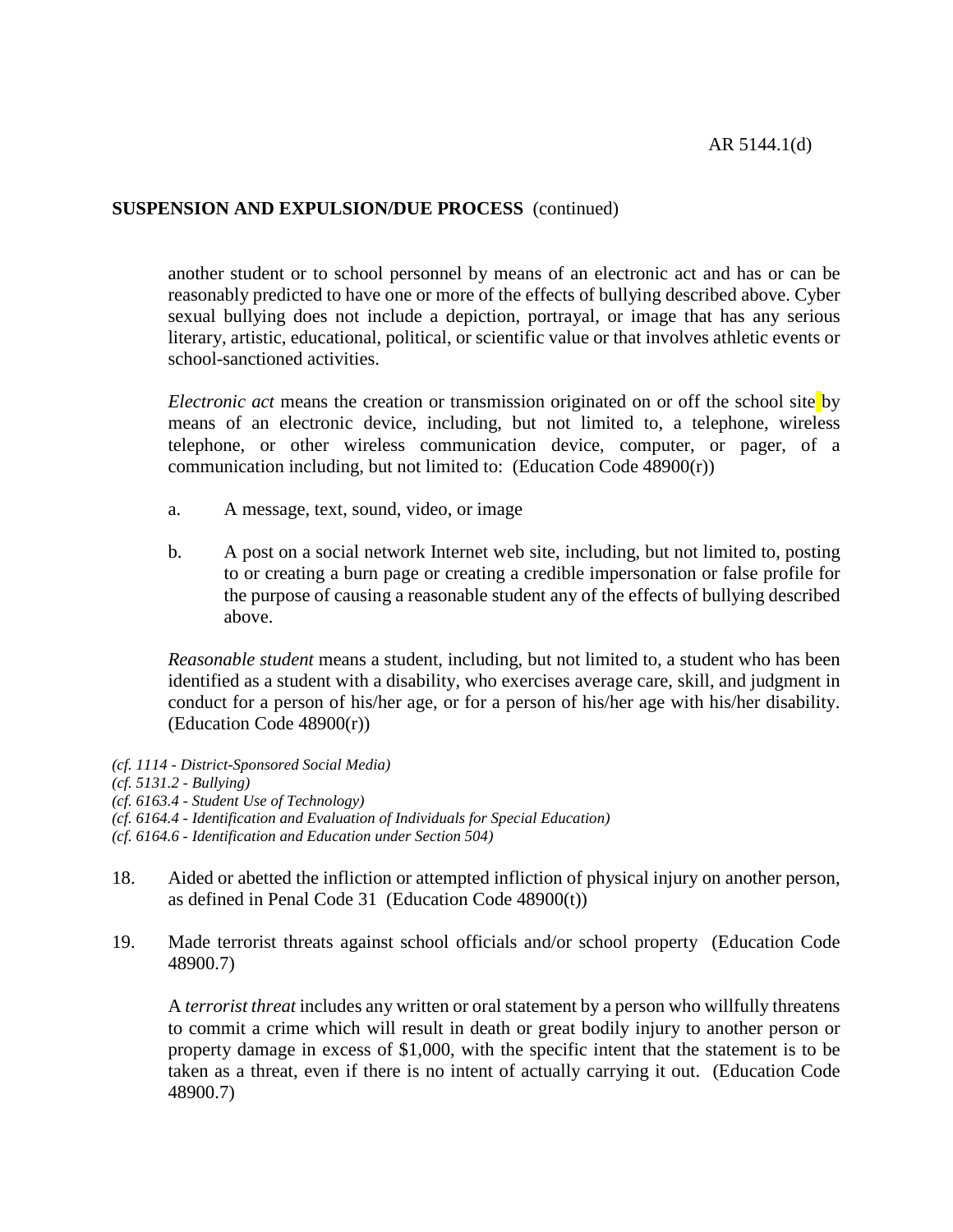# **Additional Grounds for Suspension and Expulsion: Grades 4-12**

Any student in grades 4-12 may be suspended, but not expelled, for disrupting school activities or otherwise willfully defying the valid authority of supervisors, teachers, administrators, other school officials, or other school personnel engaged in the performance of their duties. (Education Code 48900(k))

#### *(cf. 5131.4 - Student Disturbances)*

A student in grades 4-12 shall be subject to suspension or recommendation for expulsion when it is determined that he/she:

1. Committed sexual harassment as defined in Education Code 212.5 (Education Code 48900.2)

*Sexual harassment* means conduct which, when considered from the perspective of a reasonable person of the same gender as the victim, is sufficiently severe or pervasive as to have a negative impact upon the victim's academic performance or to create an intimidating, hostile, or offensive educational environment. (Education Code 212.5, 48900.2)

*(cf. 5145.7 - Sexual Harassment)*

2. Caused, attempted to cause, threatened to cause, or participated in an act of hate violence as defined in Education Code 233 (Education Code 48900.3)

*Hate violence* means any act punishable under Penal Code 422.6, 422.7, or 422.75. Such acts include injuring or intimidating a victim, interfering with the exercise of a victim's civil rights, or damaging a victim's property because of the victim's race, ethnicity, religion, nationality, disability, gender, gender identity, gender expression, or sexual orientation; a perception of the presence of any of those characteristics in the victim; or the victim's association with a person or group with one or more of those actual or perceived characteristics. (Education Code 233; Penal Code 422.55)

#### *(cf. 5145.9 - Hate-Motivated Behavior)*

- 3. Intentionally engaged in harassment, threats, or intimidation against district personnel or students that is sufficiently severe or pervasive to have the actual and reasonably expected effect of materially disrupting classwork, creating substantial disorder, and invading the rights of school personnel or students by creating an intimidating or hostile educational environment (Education Code 48900.4)
- *(cf. 5145.3 - Nondiscrimination/Harassment)*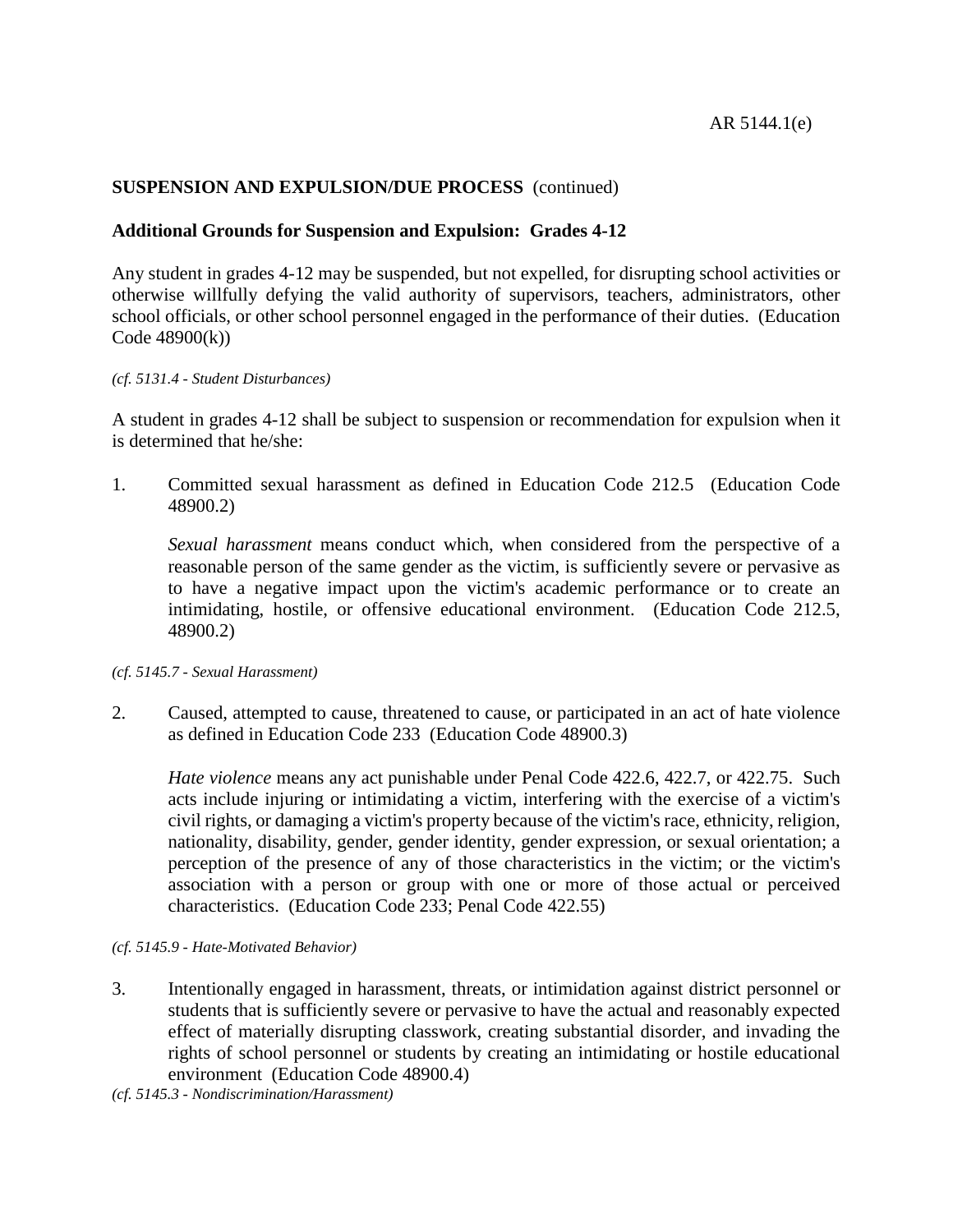## **Suspension from Class by a Teacher**

A teacher may suspend a student, including a grade K-3 student, from class for the remainder of the day and the following day for disruption, willful defiance, or any of the other acts specified in Education Code 48900 and listed as items #1-18 under "Grounds for Suspension and Expulsion: Grades K-12" above. (Education Code 48910)

When suspending a student from class, the teacher shall immediately report this action to the principal or designee and send the student to the principal or designee for appropriate action. If that action requires the continuing presence of the student at school, he/she shall be appropriately supervised during the class periods from which he/she has been suspended. (Education Code 48910)

As soon as possible after the teacher decides to suspend the student, he/she shall ask the student's parent/guardian to attend a parent-teacher conference regarding the suspension. A counselor or psychologist may attend the conference if it is practicable, and a school administrator shall attend if either the parent/guardian or teacher so requests. (Education Code 48910)

A student suspended from class shall not be returned to class during the period of the suspension without the approval of the teacher of the class and the principal or designee. (Education Code 48910)

A student suspended from class shall not be placed in another regular class during the period of suspension. However, a student assigned to more than one class per day may continue to attend other regular classes except those held at the same time as the class from which he/she was suspended. (Education Code 48910)

The teacher of any class from which a student is suspended may require the student to complete any assignments and tests missed during the removal. (Education Code 48913)

#### **Suspension by Superintendent, Principal or Principal's Designee**

To implement disciplinary procedures at the school site, the principal may, in writing, designate as the principal's designee another administrator or, if the principal is the only administrator at the school site, a certificated employee. As necessary, the principal may, in writing, also designate another administrator or certificated employee as the secondary designee to assist with disciplinary procedures when the principal and the principal's primary designee are absent from the school site.

The Superintendent, principal, or designee shall immediately suspend any student found at school or at a school activity to have committed any of the acts listed in the Board policy under "Authority to Expel" and for which he/she is required to recommend expulsion. (Education Code 48915(c))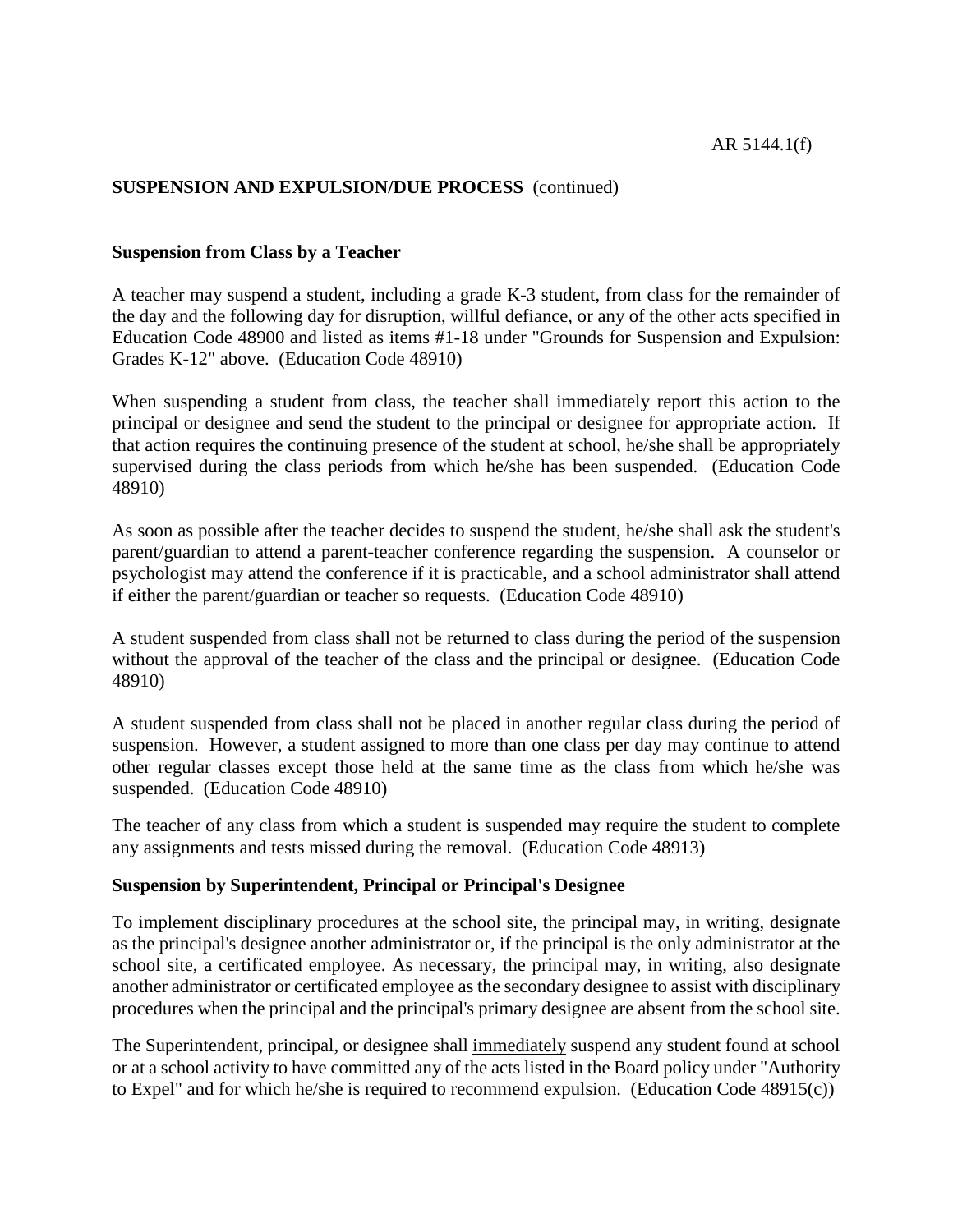The Superintendent, principal, or designee may impose a suspension for a first offense if he/she determines that the student violated any of items #1-5 listed under "Grounds for Suspension and Expulsion: Grades K-12" above or if the student's presence causes a danger to persons. (Education Code 48900.5)

For all other offenses, a student may be suspended only when the Superintendent or principal has determined that other means of correction have failed to bring about proper conduct. (Education Code 48900.5)

When other means of correction are implemented prior to imposing suspension or supervised suspension upon a student, the Superintendent, principal, or designee shall document the other means of correction used and retain the documentation in the student's record. (Education Code 48900.5)

#### *(cf. 5125 - Student Records)*

## **Length of Suspension**

The Superintendent, principal, or designee may suspend a student from school for not more than five consecutive school days. (Education Code 48911)

A student may be suspended from school for not more than 20 school days in any school year. However, if a student enrolls in or is transferred to another regular school, an opportunity school, or continuation school or class for the purpose of adjustment, he/she may be suspended for not more than 30 school days in a school year. The district may count suspensions that occur while a student is enrolled in another school district toward the maximum number of days for which the student may be suspended in any school year. (Education Code 48903, 48911, 48912)

#### *(cf. 6184 - Continuation Education)*

These restrictions on the number of days of suspension shall not apply when the suspension is extended pending an expulsion. (Education Code 48911)

## **Due Process Procedures for Suspension**

Suspensions shall be imposed in accordance with the following procedures:

1. **Informal Conference:** Suspension shall be preceded by an informal conference conducted by the Superintendent, principal, or designee with the student and, whenever practicable, the teacher, supervisor, or school employee who referred the student to the principal. At the conference, the student shall be informed of the reason for the disciplinary action, including the other means of correction that were attempted before the suspension as required pursuant to Education Code 48900.5, and the evidence against him/her, and shall be given the opportunity to present his/her version and evidence in support of his/her defense. (Education Code 48911)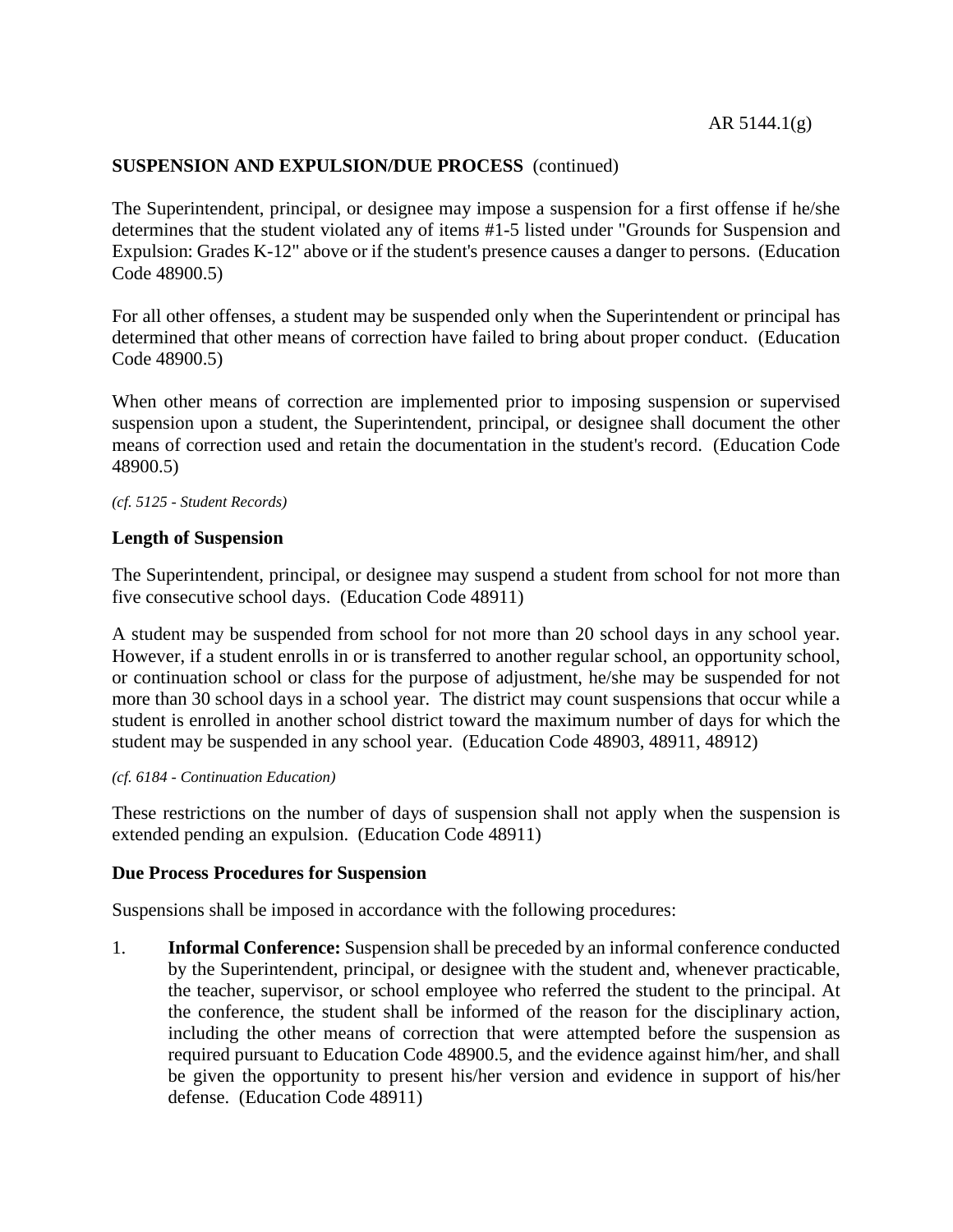This conference may be omitted if the Superintendent, principal, or designee determines that an emergency situation exists involving a clear and present danger to the lives, safety, or health of students or school personnel. If a student is suspended without this conference, both the parent/guardian and student shall be notified of the student's right to return to school for the purpose of the conference and the conference shall be held within two school days, unless the student waives his/her right to it or is physically unable to attend for any reason. In such a case, the conference shall be held as soon as the student is physically able to return to school. (Education Code 48911)

- 2. **Administrative Actions:** All requests for student suspension are to be processed by the principal or designee. A school employee shall report the suspension, including the name of the student and the cause for the suspension, to the Superintendent/Principal or designee. (Education Code 48911)
- 3. **Notice to Parents/Guardians:** At the time of the suspension, a school employee shall make a reasonable effort to contact the parent/guardian by telephone or in person. Whenever a student is suspended, the parent/guardian shall also be notified in writing of the suspension. (Education Code 48911)

This notice shall state the specific offense committed by the student. (Education Code 48900.8)

In addition, the notice may state the date and time when the student may return to school.

4. **Parent/Guardian Conference:** Whenever a student is suspended, school officials may request a meeting with the parent/guardian to discuss the cause(s) and duration of the suspension, the school policy involved, and any other pertinent matter. (Education Code 48914)

If school officials request to meet with the parent/guardian, the notice may state that the law requires the parent/guardian to respond to such requests without delay. However, no penalties may be imposed on the student for the failure of the parent/guardian to attend such a conference. The student may not be denied reinstatement solely because the parent/guardian failed to attend the conference. (Education Code 48911)

5. **Extension of Suspension:** If the Board is considering the expulsion of a suspended student or the suspension of a student for the balance of the semester from continuation school, the Superintendent/Principal or designee may, in writing, extend the suspension until such time as the Board has made a decision, provided the following requirements are followed: (Education Code 48911)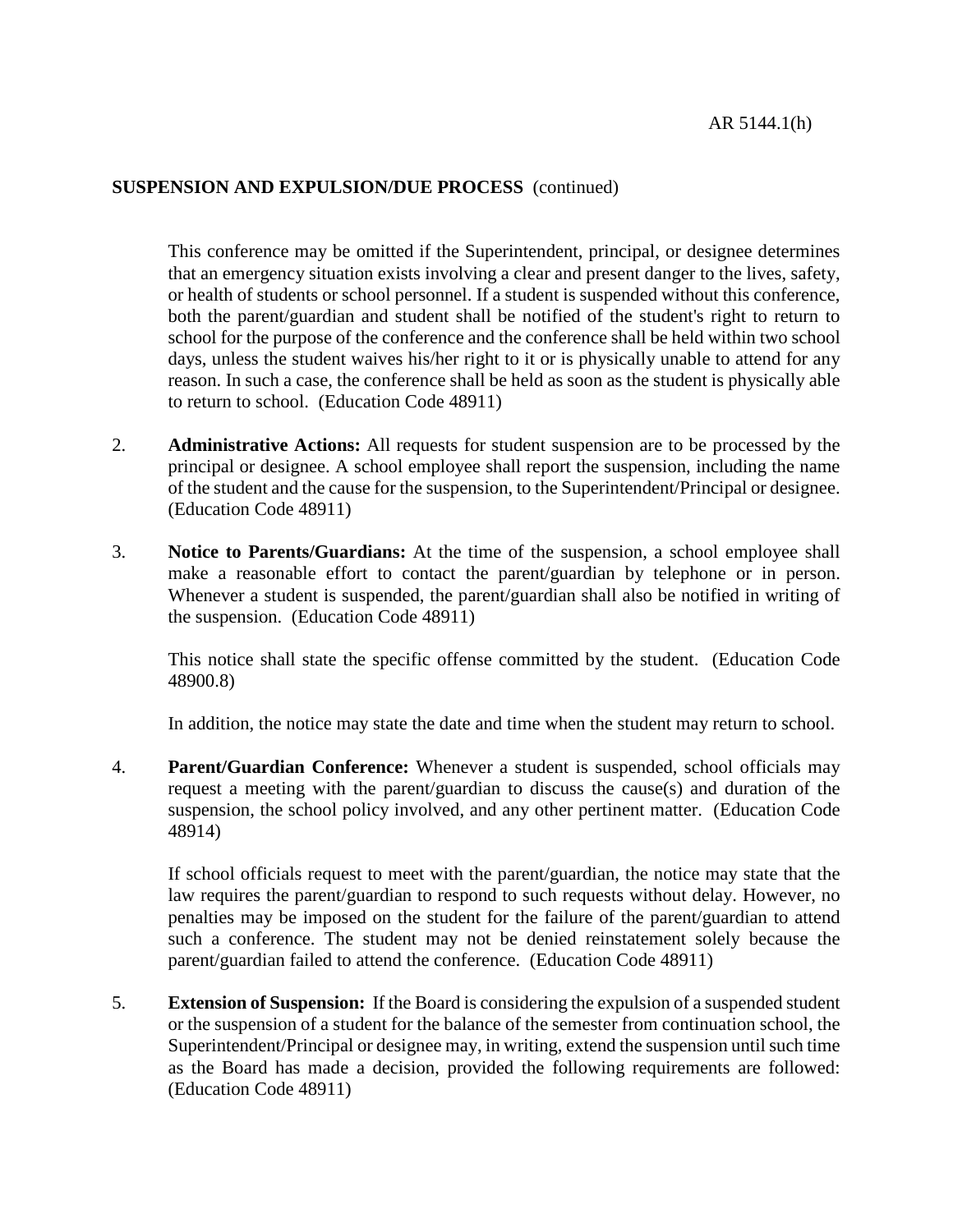- a. The extension of the original period of suspension is preceded by notice of such extension with an offer to hold a conference concerning the extension, giving the student an opportunity to be heard. This conference may be held in conjunction with a meeting requested by the student or parent/guardian to challenge the original suspension.
- b. The Superintendent/Principal or designee determines, following a meeting in which the student and the student's parent/guardian were invited to participate, that the student's presence at school would endanger persons or property or threaten to disrupt the instructional process. (Education Code 48911)
- c. If the student involved is a foster youth, the Superintendent/Principal or designee shall notify the district liaison for foster youth of the need to invite the student's attorney and a representative of the appropriate county child welfare agency to attend the meeting. (Education Code 48853.5, 48911, 48918.1)

*(cf. 6173.1 - Education for Foster Youth)*

- d. If the student involved is a homeless child or youth, the Superintendent/Principal or designee shall notify the district liaison for homeless students. (Education Code 48918.1)
- *(cf. 6173 - Education for Homeless Children)*

In lieu of or in addition to suspending a student, the Superintendent, principal, or designee may provide services or require the student to participate in an alternative disciplinary program designed to correct his/her behavior and keep him/her in school.

#### **Suspension by the Board**

The Board may suspend a student for any of the acts listed under "Grounds for Suspension and Expulsion: Grades K-12" and "Additional Grounds for Suspension and Expulsion: Grades 4-12" above and within the limits specified under "Suspension by Superintendent, Principal, or Designee" above. (Education Code 48912)

The Board may suspend a student enrolled in a continuation school or class for a period not longer than the remainder of the semester. The suspension shall meet the requirements of Education Code 48915. (Education Code 48912.5)

When the Board is considering a suspension, disciplinary action, or any other action (except expulsion) against any student, it shall hold a closed session if a public hearing would lead to disclosure of information that would violate a student's right to privacy under Education Code 49073-49079. (Education Code 35146, 48912)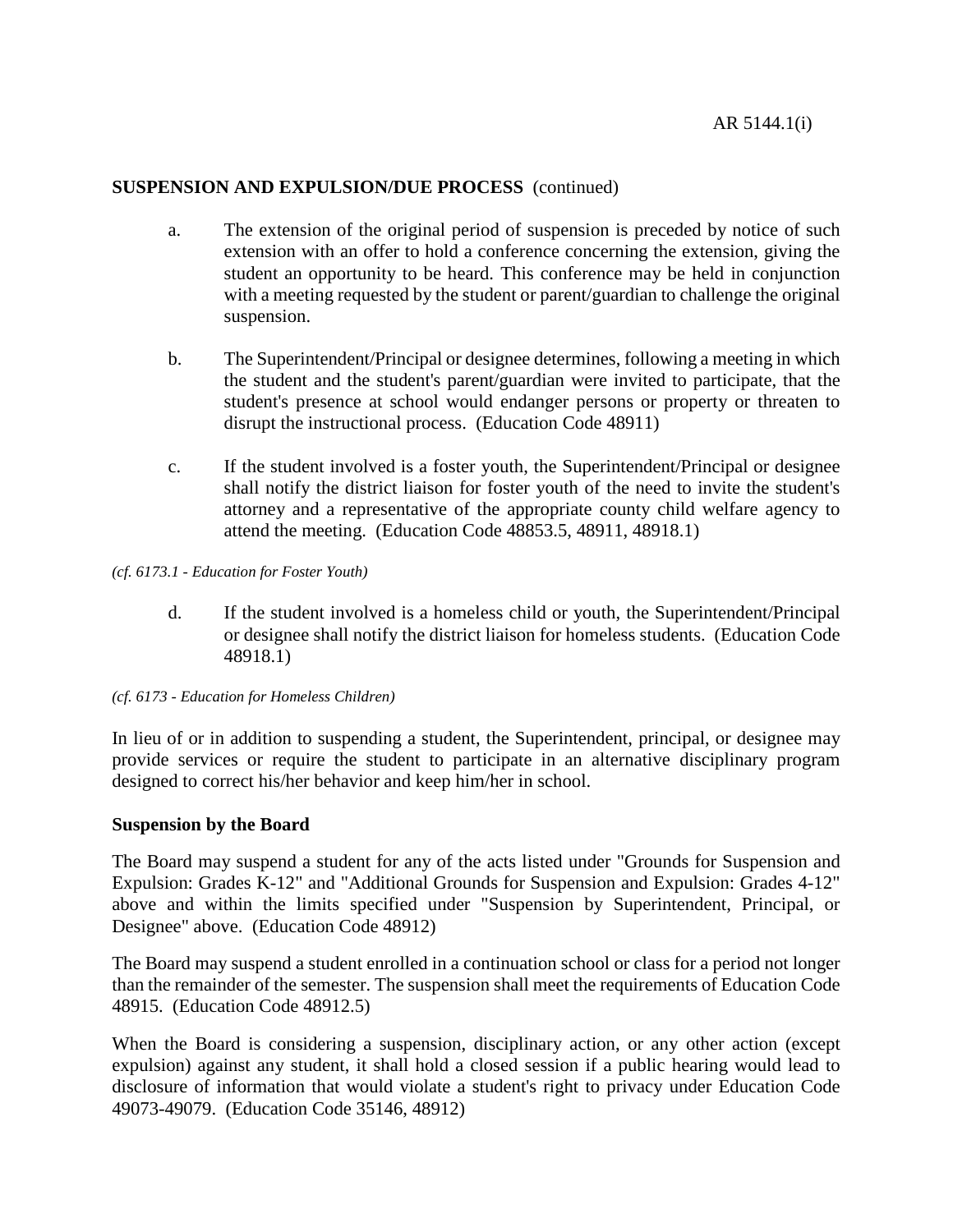## *(cf. 9321 - Closed Session Purposes and Agendas)*

The Board shall provide the student and his/her parent/guardian with written notice of the closed session by registered or certified mail or personal service. Upon receiving this notice, the student or parent/guardian may request a public meeting, and this request shall be granted if made in writing within 48 hours after receipt of the Board's notice. However, any discussion that conflicts with any other student's right to privacy still shall be held in closed session. (Education Code 35146, 48912)

# **On-Campus Suspension**

A student for whom an expulsion action has not been initiated and who poses no imminent danger or threat to the school, students, or staff may be assigned to on-campus suspension in a separate classroom, building, or site for the entire period of suspension. The following conditions shall apply: (Education Code 48911.1)

- 1. The on-campus suspension classroom shall be staffed in accordance with law.
- 2. The student shall have access to appropriate counseling services.
- 3. The on-campus suspension classroom shall promote completion of schoolwork and tests missed by the student during the suspension.
- 4. The student shall be responsible for contacting his/her teacher(s) to receive assignments to be completed in the supervised suspension classroom. The teacher(s) shall provide all assignments and tests that the student will miss while suspended. If no such work is assigned, the person supervising the suspension classroom shall assign schoolwork.

At the time a student is assigned to an on-campus suspension classroom, the principal or designee shall notify the student's parent/guardian in person or by telephone. When the assignment is for longer than one class period, this notification may be made in writing. (Education Code 48911.1)

# **Superintendent or Principal's Authority to Recommend Expulsion**

Unless the Superintendent or principal determines that expulsion should not be recommended under the circumstances or that an alternative means of correction would address the conduct, he/she shall recommend a student's expulsion for any of the following acts: (Education Code 48915)

1. Causing serious physical injury to another person, except in self-defense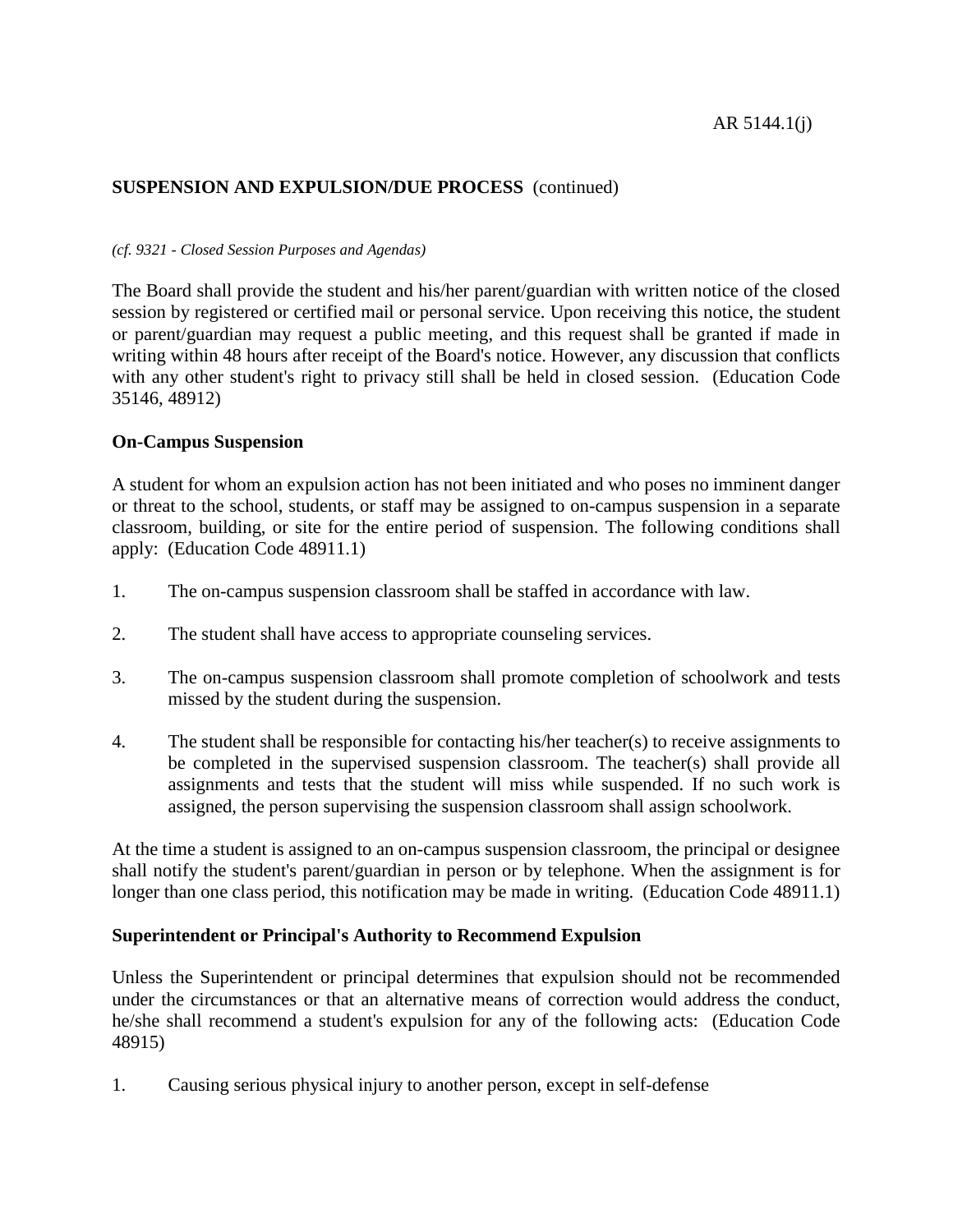- 2. Possession of any knife or other dangerous object of no reasonable use to the student
- 3. Unlawful possession of any controlled substance as listed in Health and Safety Code 11053-11058, except for (a) the first offense for the possession of not more than one ounce of marijuana, other than concentrated cannabis, or (b) the student's possession of over-thecounter medication for his/her use or other medication prescribed for him/her by a physician
- 4. Robbery or extortion
- 5. Assault or battery, as defined in Penal Code 240 and 242, upon any school employee

In determining whether or not to recommend the expulsion of a student, the Superintendent, principal, or designee shall act as quickly as possible to ensure that the student does not lose instructional time. (Education Code 48915)

## **Student's Right to Expulsion Hearing**

Any student recommended for expulsion shall be entitled to a hearing to determine whether he/she should be expelled. The hearing shall be held within 30 school days after the Superintendent, principal, or designee determines that the student has committed the act(s) that form the basis for the expulsion recommendation. (Education Code 48918(a))

The student is entitled to at least one postponement of an expulsion hearing for a period of not more than 30 calendar days. The request for postponement shall be in writing. Any subsequent postponement may be granted at the Board's discretion. (Education Code 48918(a))

If the Board finds it impractical during the regular school year to comply with these time requirements for conducting an expulsion hearing, the Superintendent/Principal or designee may, for good cause, extend the time period by an additional five school days. Reasons for the extension shall be included as a part of the record when the expulsion hearing is held. (Education Code 48918(a))

If the Board finds it impractical to comply with the time requirements of the expulsion hearing due to a summer recess of Board meetings of more than two weeks, the days during the recess shall not be counted as school days. The days not counted during the recess may not exceed 20 school days, as defined in Education Code 48925. Unless the student requests in writing that the expulsion hearing be postponed, the hearing shall be held not later than 20 calendar days prior to the first day of the next school year. (Education Code 48918(a))

Once the hearing starts, all matters shall be pursued with reasonable diligence and concluded without unnecessary delay. (Education Code 48918(a))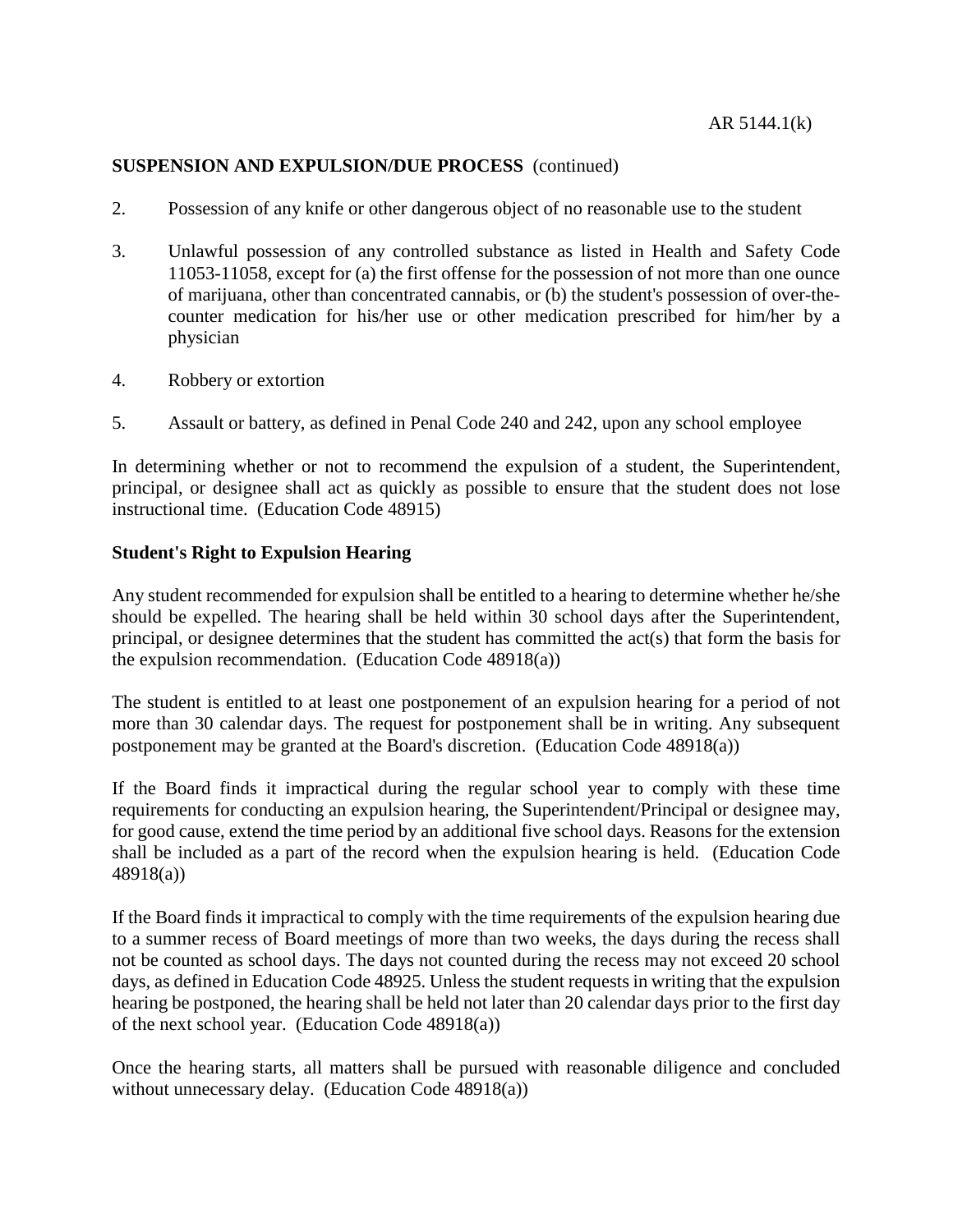## **Stipulated Expulsion**

After a determination that a student has committed an expellable offense, the Superintendent, principal, or designee shall offer the student and his/her parent/guardian the option to waive a hearing and stipulate to the expulsion or to a suspension of the expulsion under certain conditions. The offer shall be made only after the student or his/her parent/guardian has been given written notice of the expulsion hearing pursuant to Education Code 48918.

The stipulation agreement shall be in writing and shall be signed by the student and his/her parent/guardian. The stipulation agreement shall include notice of all the rights that the student is waiving, including the waiving of his/her right to have a full hearing, to appeal the expulsion to the County Board of Education, and to consult legal counsel.

A stipulated expulsion agreed to by the student and his/her parent/guardian shall be effective upon approval by the Board.

# **Rights of Complaining Witness**

An expulsion hearing involving allegations of sexual assault or sexual battery may be postponed for one school day in order to accommodate the special physical, mental, or emotional needs of a student who is the complaining witness. (Education Code 48918.5)

Whenever the Superintendent/Principal or designee recommends an expulsion hearing that addresses allegations of sexual assault or sexual battery, he/she shall give the complaining witness a copy of the district's suspension and expulsion policy and regulation and shall advise the witness of his/her right to: (Education Code 48918.5)

- 1. Receive five days' notice of his/her scheduled testimony at the hearing
- 2. Have up to two adult support persons of his/her choosing present at the hearing at the time he/she testifies
- 3. Have a closed hearing during the time he/she testifies

Whenever any allegation of sexual assault or sexual battery is made, the Superintendent/Principal or designee shall immediately advise complaining witnesses and accused students to refrain from personal or telephone contact with each other during the time when an expulsion process is pending. (Education Code 48918.5)

# **Written Notice of the Expulsion Hearing**

Written notice of the expulsion hearing shall be forwarded to the student and the student's parent/guardian at least 10 calendar days before the date of the hearing. The notice shall include: (Education Code 48900.8, 48918(b))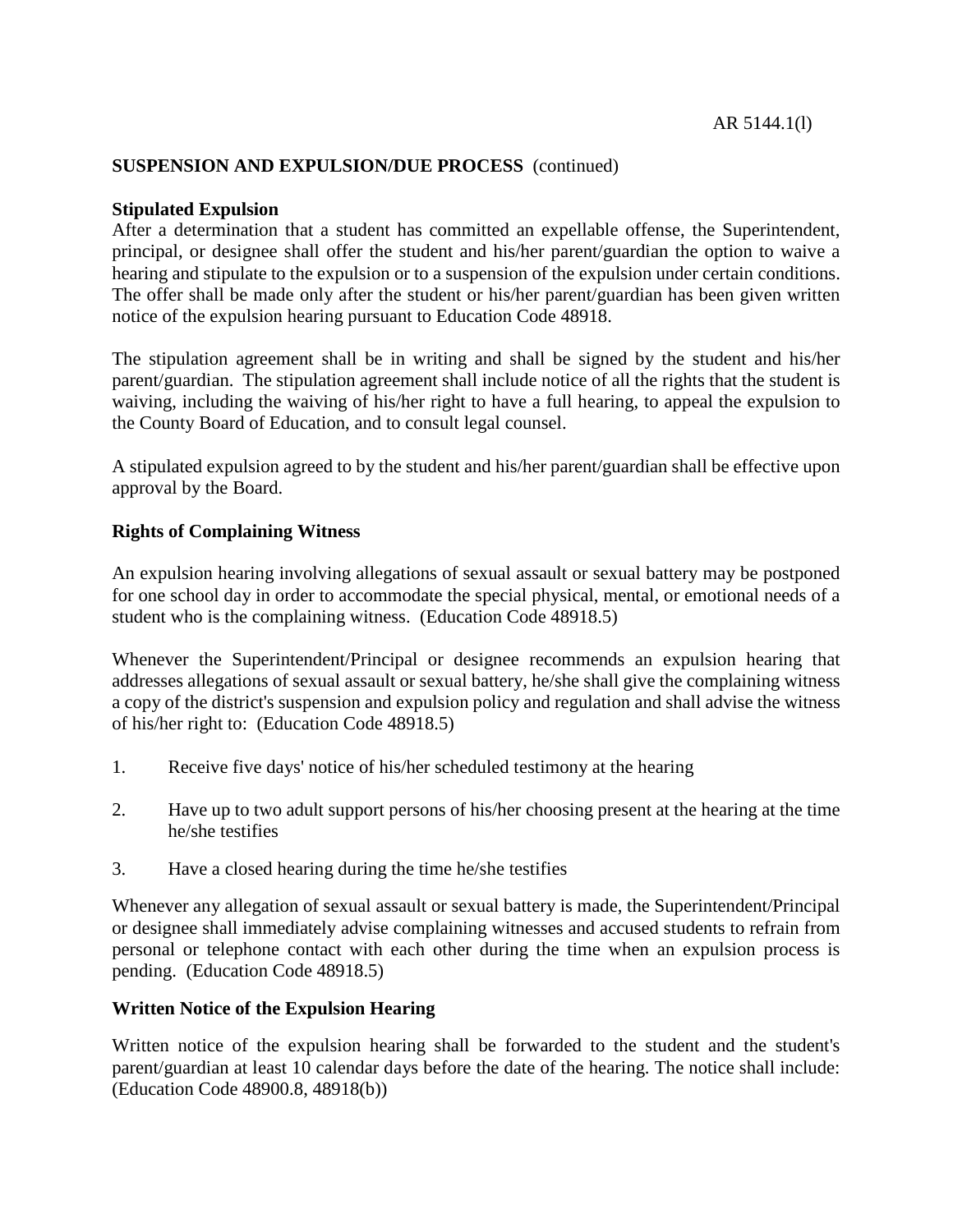- 1. The date and place of the hearing
- 2. A statement of the specific facts, charges, and offense upon which the proposed expulsion is based
- 3. A copy of district disciplinary rules which relate to the alleged violation
- 4. Notification of the student's or parent/guardian's obligation, pursuant to Education Code 48915.1, to provide information about the student's status in the district to any other district in which the student seeks enrollment

This obligation applies when a student is expelled for acts other than those described in Education Code 48915(a) or (c).

- *(cf. 5119 - Students Expelled from Other Districts)*
- 5. The opportunity for the student or the student's parent/guardian to appear in person or be represented by legal counsel or by a nonattorney adviser

*Legal counsel* means an attorney or lawyer who is admitted to the practice of law in California and is an active member of the State Bar of California.

*Nonattorney adviser* means an individual who is not an attorney or lawyer, but who is familiar with the facts of the case and has been selected by the student or student's parent/guardian to provide assistance at the hearing.

- 6. The right to inspect and obtain copies of all documents to be used at the hearing
- 7. The opportunity to confront and question all witnesses who testify at the hearing
- 8. The opportunity to question all evidence presented and to present oral and documentary evidence on the student's behalf, including witnesses

# **Additional Notice of Expulsion Hearing for Foster Youth and Homeless Students**

If the student facing expulsion is a foster student, the Superintendent/Principal or designee shall also send notice of the hearing to the student's attorney and a representative of an appropriate child welfare agency at least 10 days prior to the hearing. (Education Code 48918.1)

If the student facing expulsion is a homeless student, the Superintendent/Principal or designee shall also send notice of the hearing to the district liaison for homeless students at least 10 days prior to the hearing. (Education Code 48918.1)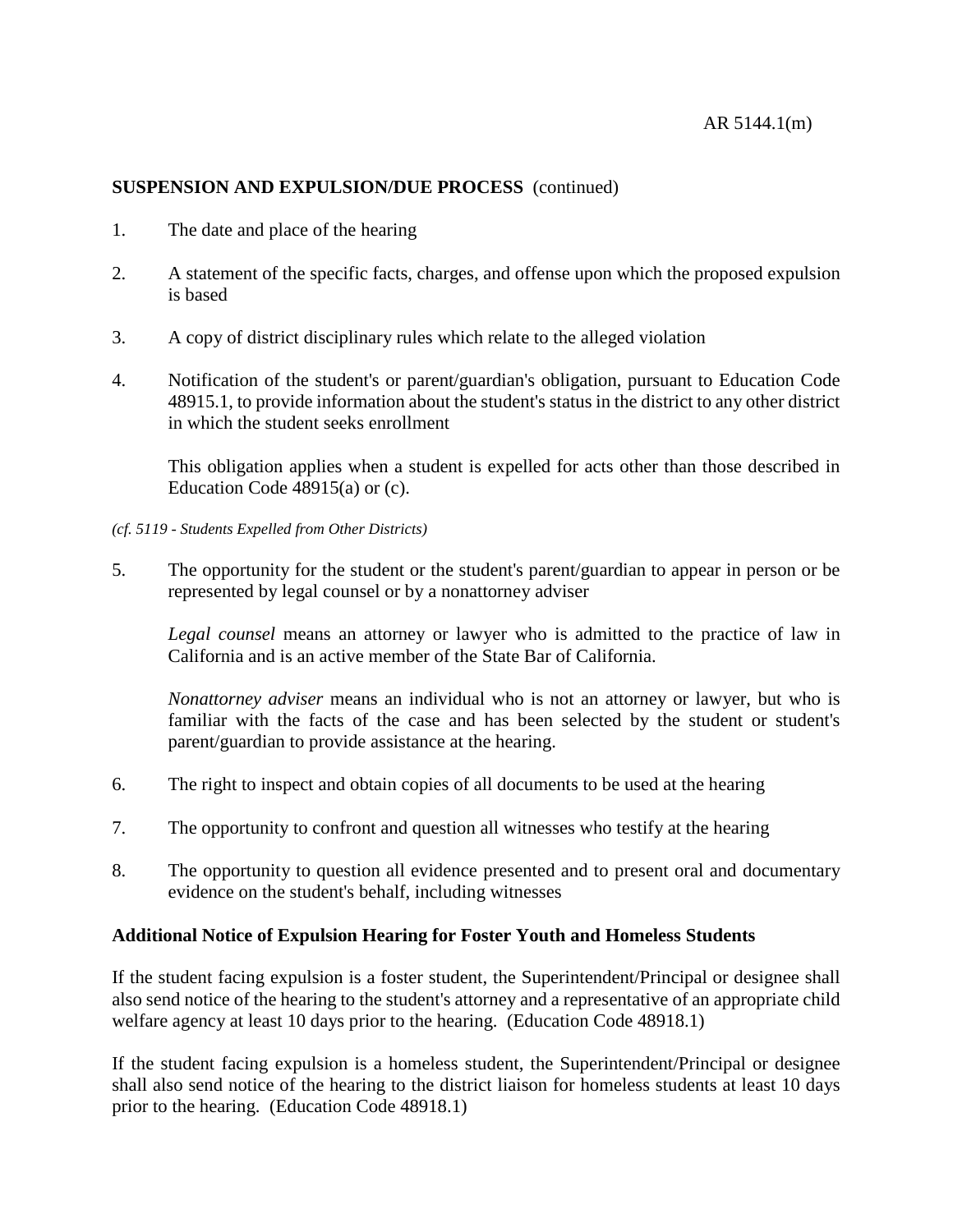Any notice for these purposes may be provided by the most cost-effective method possible, including by email or a telephone call. (Education Code 48918.1)

# **Conduct of Expulsion Hearing**

1. **Closed Session:** Notwithstanding Education Code 35145, the Board shall conduct a hearing to consider the expulsion of the student in a session closed to the public unless the student requests in writing at least five days prior to the hearing that the hearing be a public meeting. If such a request is made, the meeting shall be public to the extent that privacy rights of other students are not violated. (Education Code 48918)

Whether the expulsion hearing is held in closed or public session, the Board may meet in closed session to deliberate and determine whether or not the student should be expelled. If the Board admits any other person to this closed session, the parent/guardian, the student, and the counsel of the student also shall be allowed to attend the closed session. (Education Code 48918(c))

If a hearing that involves a charge of sexual assault or sexual battery is to be conducted in public, a complaining witness shall have the right to have his/her testimony heard in closed session when testifying in public would threaten serious psychological harm to the witness and when there are no alternative procedures to avoid the threatened harm, including, but not limited to, a videotaped deposition or contemporaneous examination in another place communicated to the hearing room by closed-circuit television. (Education Code 48918(c))

- 2. **Record of Hearing:** A record of the hearing shall be made and may be maintained by any means, including electronic recording, as long as a reasonably accurate and complete written transcription of the proceedings can be made. (Education Code  $48918(g)$ )
- 3. **Subpoenas:** Before commencing a student expulsion hearing, the Board may issue subpoenas, at the request of either the student or the Superintendent/Principal or designee, for the personal appearance at the hearing of any person who actually witnessed the action that gave rise to the recommendation for expulsion. After the hearing has commenced, the Board or the hearing officer or administrative panel may issue such subpoenas at the request of the student or the County Superintendent of Schools or designee. All subpoenas shall be issued in accordance with Code of Civil Procedure 1985-1985.2 and enforced in accordance with Government Code 11455.20. (Education Code 48918(i))

AR 5144.1(o)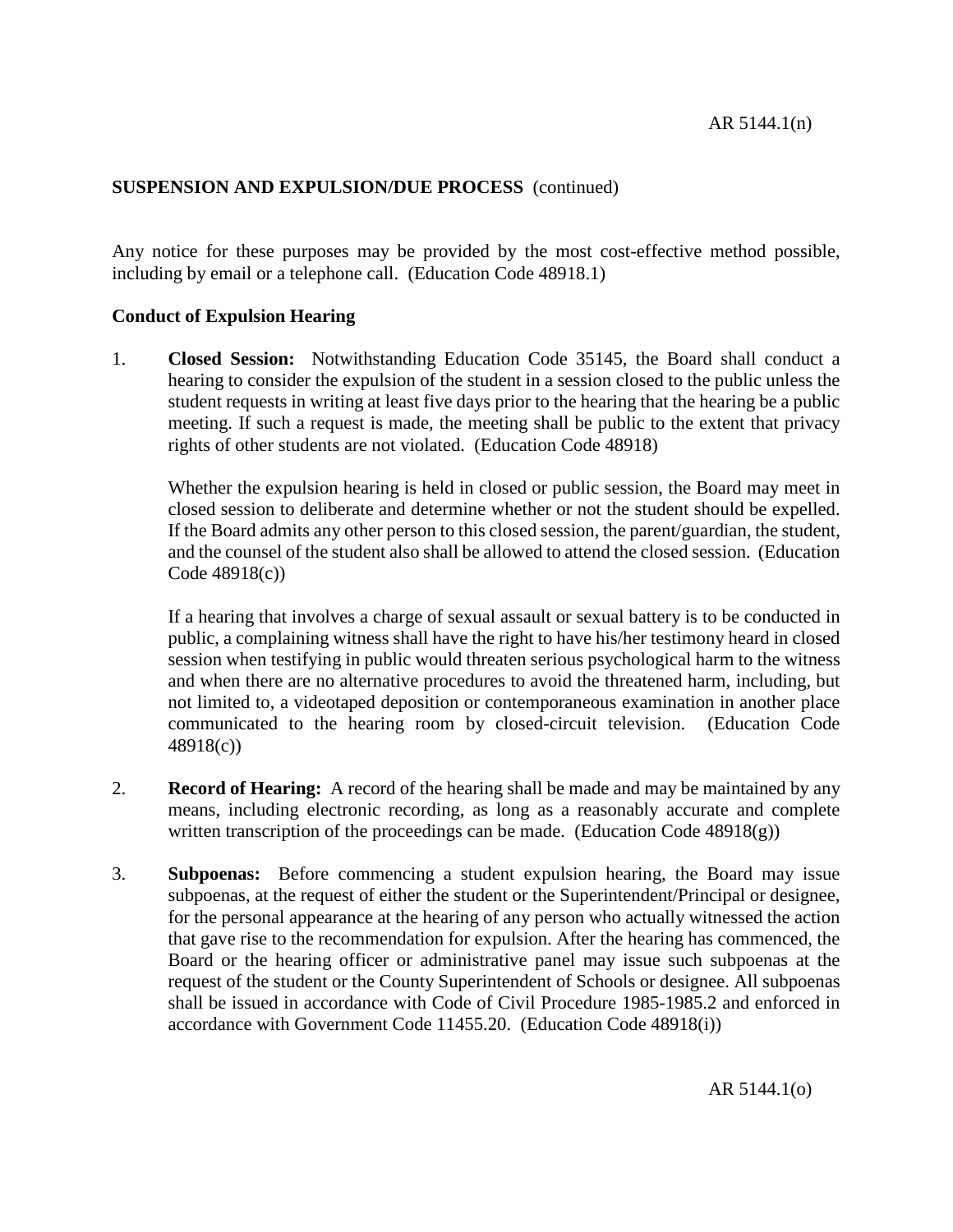Any objection raised by the student or the Superintendent/Principal or designee to the issuance of subpoenas may be considered by the Board in closed session, or in open session if so requested by the student, before the meeting. The Board's decision in response to such an objection shall be final and binding. (Education Code 48918(i))

If the Board determines, or if the hearing officer or administrative panel finds and submits to the Board, that a witness would be subject to unreasonable risk of harm by testifying at the hearing, a subpoena shall not be issued to compel the personal attendance of that witness at the hearing. However, that witness may be compelled to testify by means of a sworn declaration as described in item #4 below. (Education Code 48918(i))

4. **Presentation of Evidence:** Technical rules of evidence shall not apply to the expulsion hearing, but relevant evidence may be admitted and used as proof only if it is the kind of evidence on which reasonable persons can rely in the conduct of serious affairs. The decision of the Board to expel shall be supported by substantial evidence that the student committed any of the acts pursuant to Education Code 48900 and listed in "Grounds for Suspension and Expulsion: Grades K-12" and "Additional Grounds for Suspension and Expulsion: Grades 4-12" above. (Education Code 48918(h))

Findings of fact shall be based solely on the evidence at the hearing. Although no finding shall be based solely on hearsay, sworn declarations may be admitted as testimony from witnesses whose disclosure of their identity or testimony at the hearing may subject them to an unreasonable risk of physical or psychological harm. (Education Code 48918(f))

In cases where a search of a student's person or property has occurred, evidence describing the reasonableness of the search shall be included in the hearing record.

- 5. **Testimony by Complaining Witnesses:** The following procedures shall be observed when a hearing involves allegations of sexual assault or sexual battery by a student: (Education Code 48918, 48918.5)
	- a. Any complaining witness shall be given five days' notice before being called to testify.
	- b. Any complaining witness shall be entitled to have up to two adult support persons, including, but not limited to, a parent/guardian or legal counsel, present during his/her testimony.
	- c. Before a complaining witness testifies, support persons shall be admonished that the hearing is confidential.

AR 5144.1(p)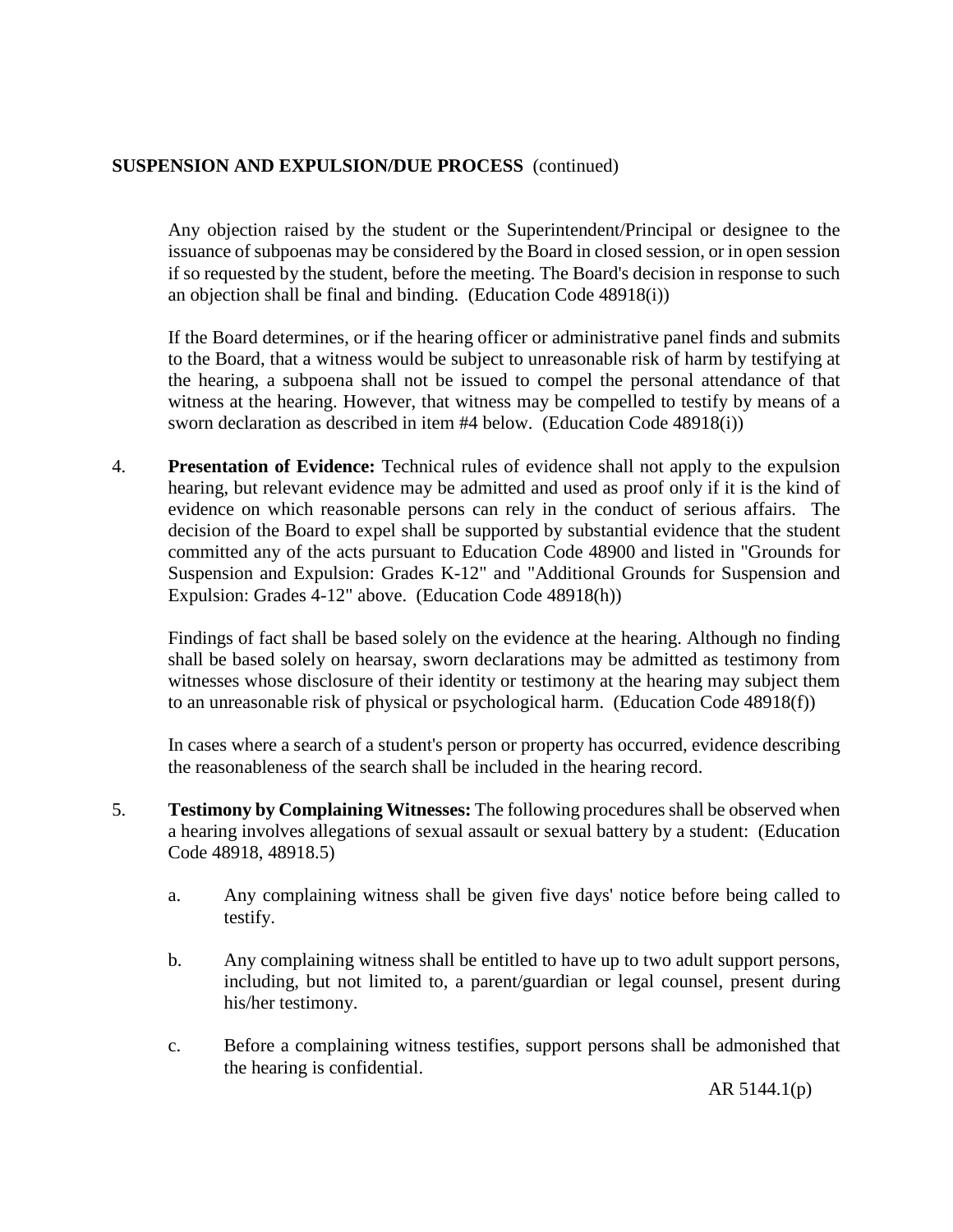- d. The person presiding over the hearing may remove a support person whom he/she finds is disrupting the hearing.
- e. If one or both support persons are also witnesses, the hearing shall be conducted in accordance with Penal Code 868.5.
- f. Evidence of specific instances of prior sexual conduct of a complaining witness shall be presumed inadmissible and shall not be heard unless the person conducting the hearing determines that extraordinary circumstances require the evidence to be heard. Before such a determination is made, the complaining witness shall be given notice and an opportunity to oppose the introduction of this evidence. In the hearing on the admissibility of this evidence, the complaining witness shall be entitled to be represented by a parent/guardian, legal counsel, or other support person. Reputation or opinion evidence regarding the sexual behavior of a complaining witness shall not be admissible for any purpose.
- g. In order to facilitate a free and accurate statement of the experiences of the complaining witness and to prevent discouragement of complaints, the district shall provide a nonthreatening environment.
	- (1) The district shall provide a room separate from the hearing room for the use of the complaining witness before and during breaks in testimony.
	- (2) At the discretion of the person conducting the hearing, the complaining witness shall be allowed reasonable periods of relief from examination and cross-examination during which he/she may leave the hearing room.
	- (3) The person conducting the hearing may:
		- (a) Arrange the seating within the hearing room so as to facilitate a less intimidating environment for the complaining witness
		- (b) Limit the time for taking the testimony of a complaining witness to the hours he/she is normally in school, if there is no good cause to take the testimony during other hours
		- (c) Permit one of the support persons to accompany the complaining witness to the witness stand

AR 5144.1(q)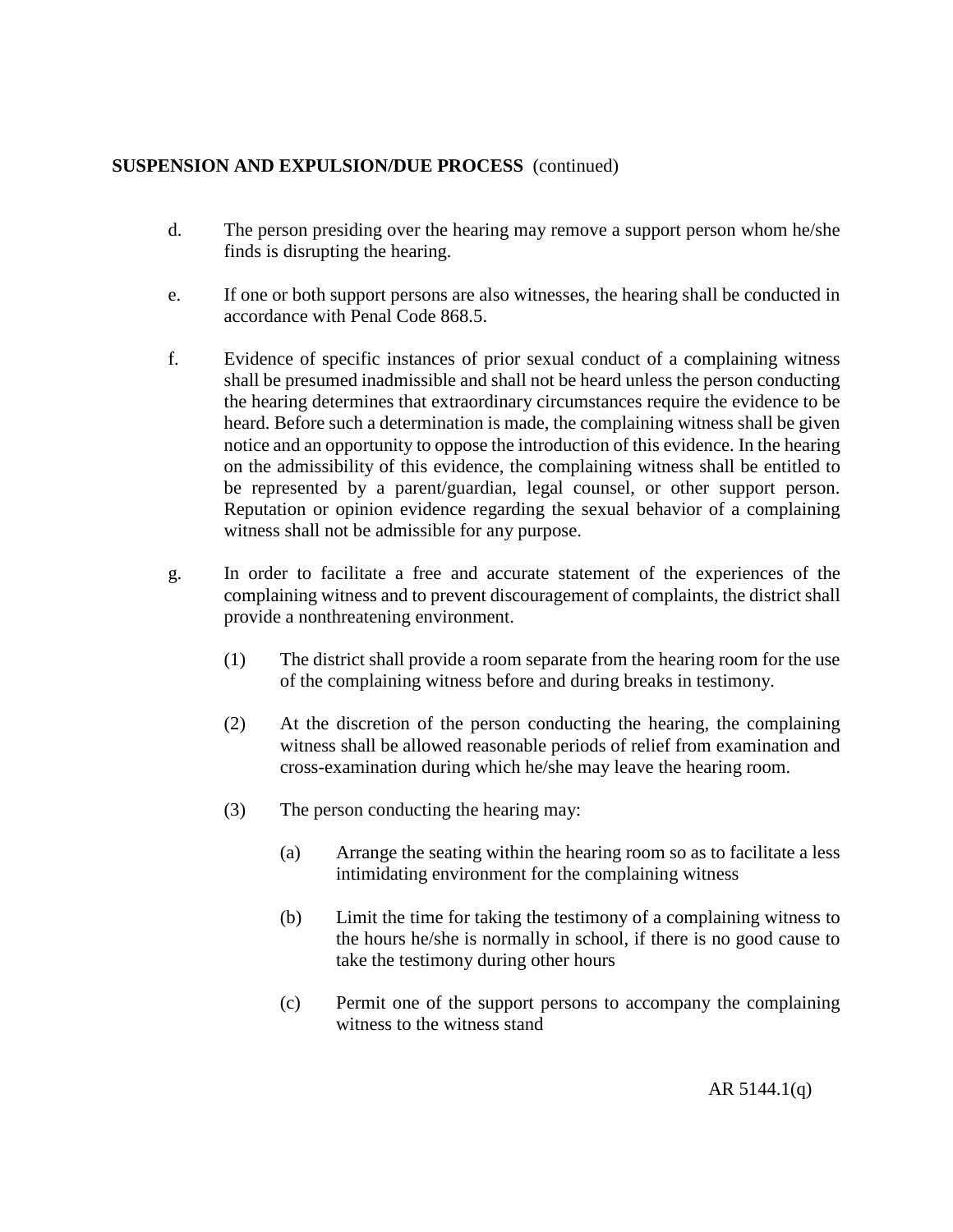6. **Decision:** The Board's decision as to whether to expel a student shall be made within 40 school days after the student is removed from his/her school of attendance, unless the student requests in writing that the decision be postponed. (Education Code 48918(a))

# **Alternative Expulsion Hearing: Hearing Officer or Administrative Panel**

Instead of conducting an expulsion hearing itself, the Board may contract with the county hearing officer or with the Office of Administrative Hearings of the State of California for a hearing officer. The Board may also appoint an impartial administrative panel composed of three or more certificated personnel, none of whom shall be members of the Board or on the staff of the school. (Education Code 48918)

A hearing conducted by the hearing officer or administrative panel shall conform to the same procedures applicable to a hearing conducted by the Board as specified above in "Conduct of Expulsion Hearing," including the requirement to issue a decision within 40 school days of the student's removal from school, unless the student requests that the decision be postponed. (Education Code 48918(a) and (d))

The hearing officer or administrative panel shall, within three school days after the hearing, determine whether to recommend expulsion of the student to the Board. If expulsion is not recommended, the expulsion proceeding shall be terminated and the student shall be immediately reinstated and permitted to return to the classroom instructional program from which the referral was made, unless another placement is requested in writing by the student's parent/guardian. Before the student's placement decision is made by his/her parent/guardian, the Superintendent/Principal or designee shall consult with the parent/guardian and district staff, including the student's teachers, regarding other placement options for the student in addition to the option to return to the classroom instructional program from which the student's expulsion referral was made. The decision to not recommend expulsion shall be final. (Education Code 48918(e))

If expulsion is recommended, findings of fact in support of the recommendation shall be prepared and submitted to the Board. All findings of fact and recommendations shall be based solely on the evidence presented at the hearing. The Board may accept the recommendation based either upon a review of the findings of fact and recommendations submitted or upon the results of any supplementary hearing the Board may order. (Education Code 48918(f))

In accordance with Board policy, the hearing officer or administrative panel may recommend that the Board suspend the enforcement of the expulsion. If the hearing officer or administrative panel recommends that the Board expel a student but suspend the enforcement of the expulsion, the student shall not be reinstated and permitted to return to the classroom instructional program from which the referral was made until the Board has ruled on the recommendation. (Education Code 48917, 48918)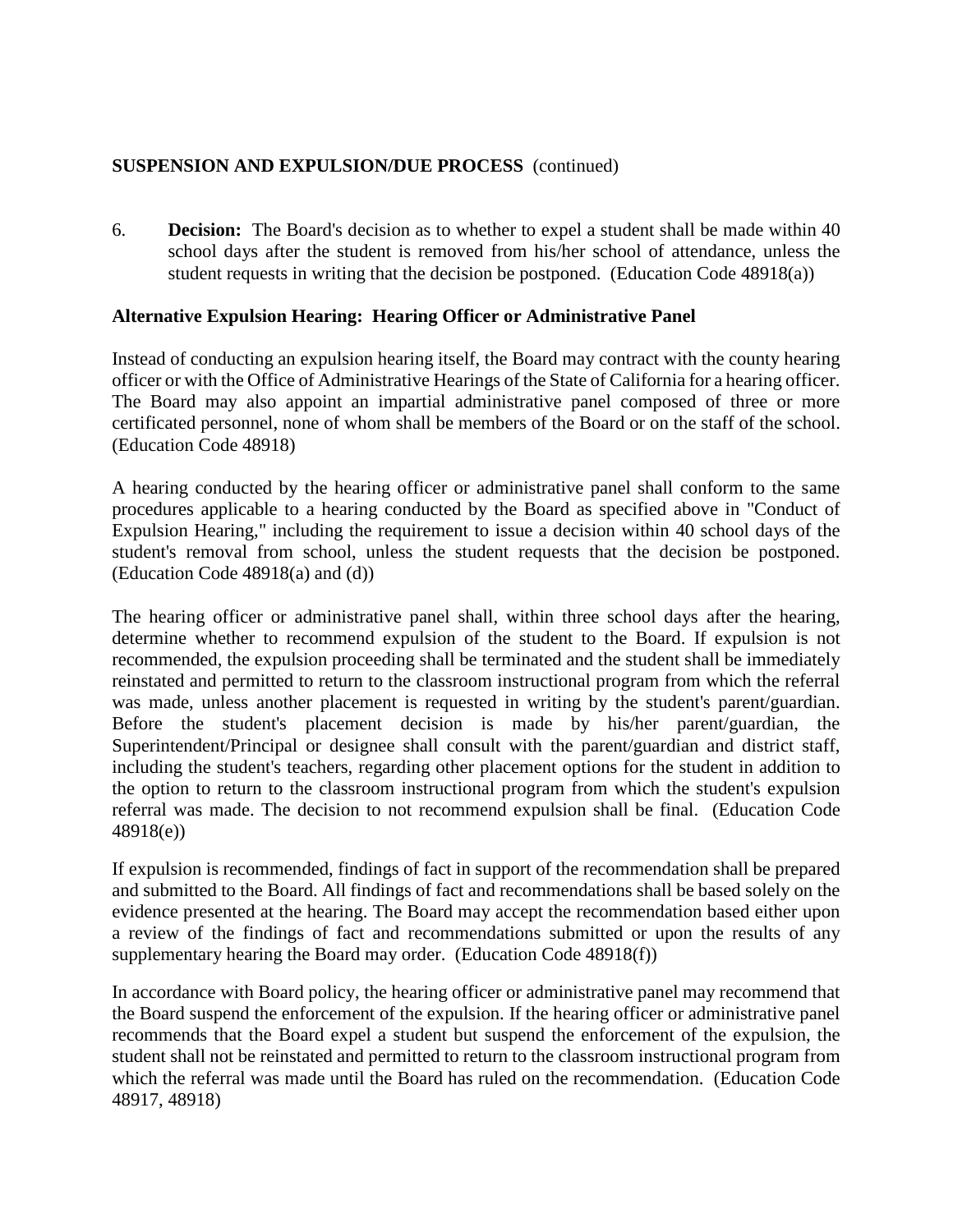# **Final Action by the Board**

Whether the expulsion hearing is conducted in closed or open session by the Board, a hearing officer, or an administrative panel or is waived through the signing of a stipulated expulsion agreement, the final action to expel shall be taken by the Board in public. (Education Code 48918(j))

#### *(cf. 9321.1 - Closed Session Actions and Reports)*

The Board's decision is final. If the decision is to not expel, the student shall be reinstated immediately. If the decision is to suspend the enforcement of the expulsion, the student shall be reinstated under the conditions of the suspended expulsion.

Upon ordering an expulsion, the Board shall set a date when the student shall be reviewed for readmission to school. For a student expelled for any "mandatory recommendation and mandatory expulsion" act listed in the section "Authority to Expel" in the accompanying Board policy, this date shall be one year from the date the expulsion occurred, except that the Board may set an earlier date on a case-by-case basis. For a student expelled for other acts, this date shall be no later than the last day of the semester following the semester in which the expulsion occurred. If an expulsion is ordered during summer session or the intersession period of a year-round program, the Board shall set a date when the student shall be reviewed for readmission not later than the last day of the semester following the summer session or intersession period in which the expulsion occurred. (Education Code 48916)

At the time of the expulsion order, the Board shall recommend a plan for the student's rehabilitation, which may include: (Education Code 48916)

- 1. Periodic review, as well as assessment at the time of review, for readmission
- 2. Recommendations for improved academic performance, tutoring, special education assessments, job training, counseling, employment, community service, or other rehabilitative programs

With parent/guardian consent, students who have been expelled for reasons relating to controlled substances or alcohol may be required to enroll in a county-sponsored drug rehabilitation program before returning to school. (Education Code 48916.5)

# **Written Notice to Expel**

The Superintendent/Principal or designee shall send written notice of the decision to expel to the student or parent/guardian. This notice shall include the following: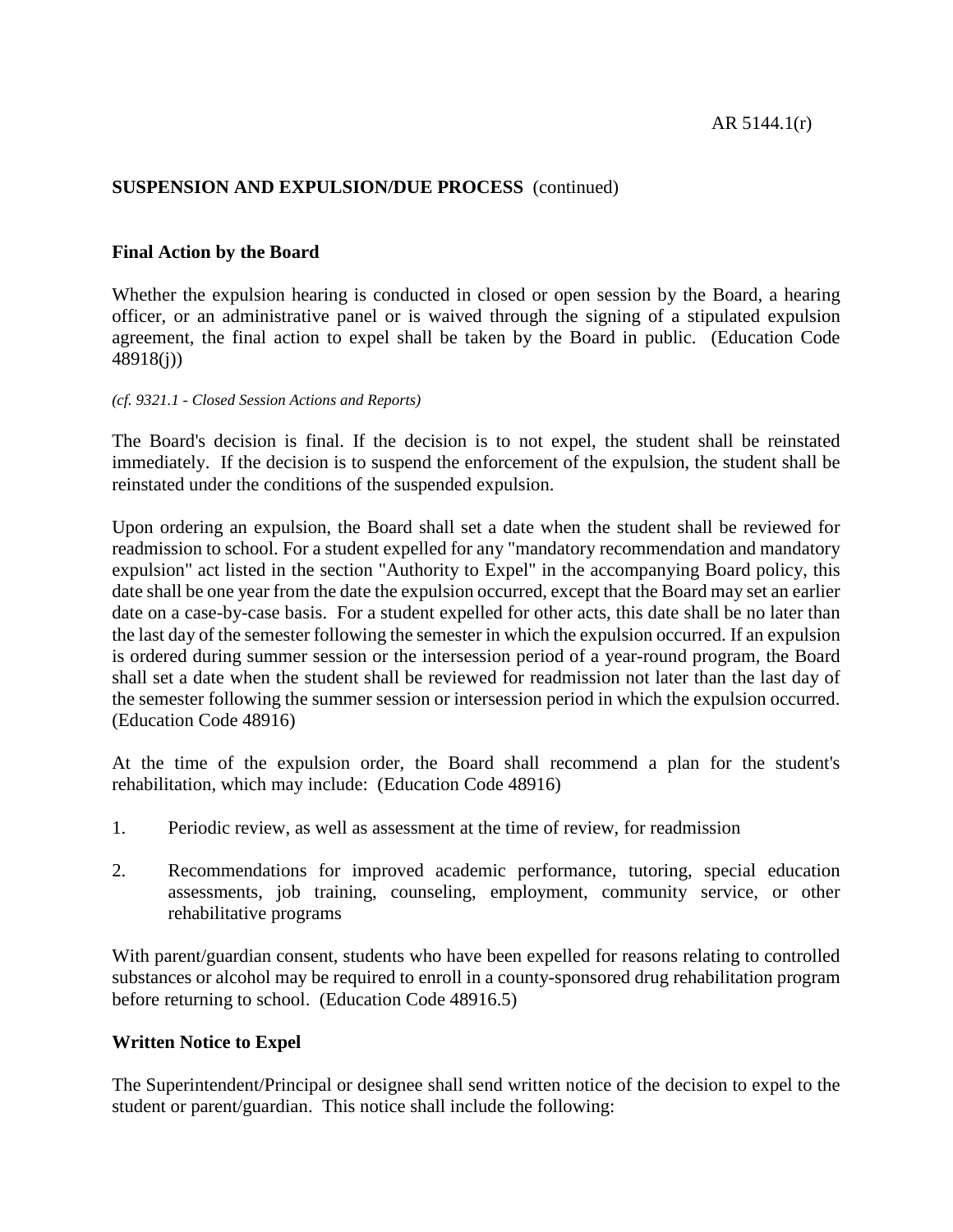- 1. The specific offense committed by the student for any of the causes for suspension or expulsion listed above under "Grounds for Suspension and Expulsion: Grades K-12" or "Additional Grounds for Suspension and Expulsion: Grades 4-12" (Education Code 48900.8)
- 2. The fact that a description of readmission procedures will be made available to the student and his/her parent/guardian (Education Code 48916)
- 3. Notice of the right to appeal the expulsion to the County Board (Education Code 48918)
- 4. Notice of the alternative educational placement to be provided to the student during the time of expulsion (Education Code 48918)
- 5. Notice of the student's or parent/guardian's obligation to inform any new district in which the student seeks to enroll of the student's status with the expelling district, pursuant to Education Code 48915.1 (Education Code 48918)

## **Decision to Suspend Expulsion Order**

In accordance with Board policy, when deciding whether to suspend the enforcement of an expulsion order, the Board shall take into account the following criteria:

- 1. The student's pattern of behavior
- 2. The seriousness of the misconduct
- 3. The student's attitude toward the misconduct and his/her willingness to follow a rehabilitation program

The suspension of the enforcement of an expulsion shall be governed by the following:

- 1. The Board may, as a condition of the suspension of enforcement, assign the student to a class, or program appropriate for the student's rehabilitation. This rehabilitation program may provide for the involvement of the student's parent/guardian in the student's education. However, a parent/guardian's refusal to participate in the rehabilitation program shall not be considered in the Board's determination as to whether the student has satisfactorily completed the rehabilitation program. (Education Code 48917)
- 2. During the period when enforcement of the expulsion order is suspended, the student shall be on probationary status. (Education Code 48917)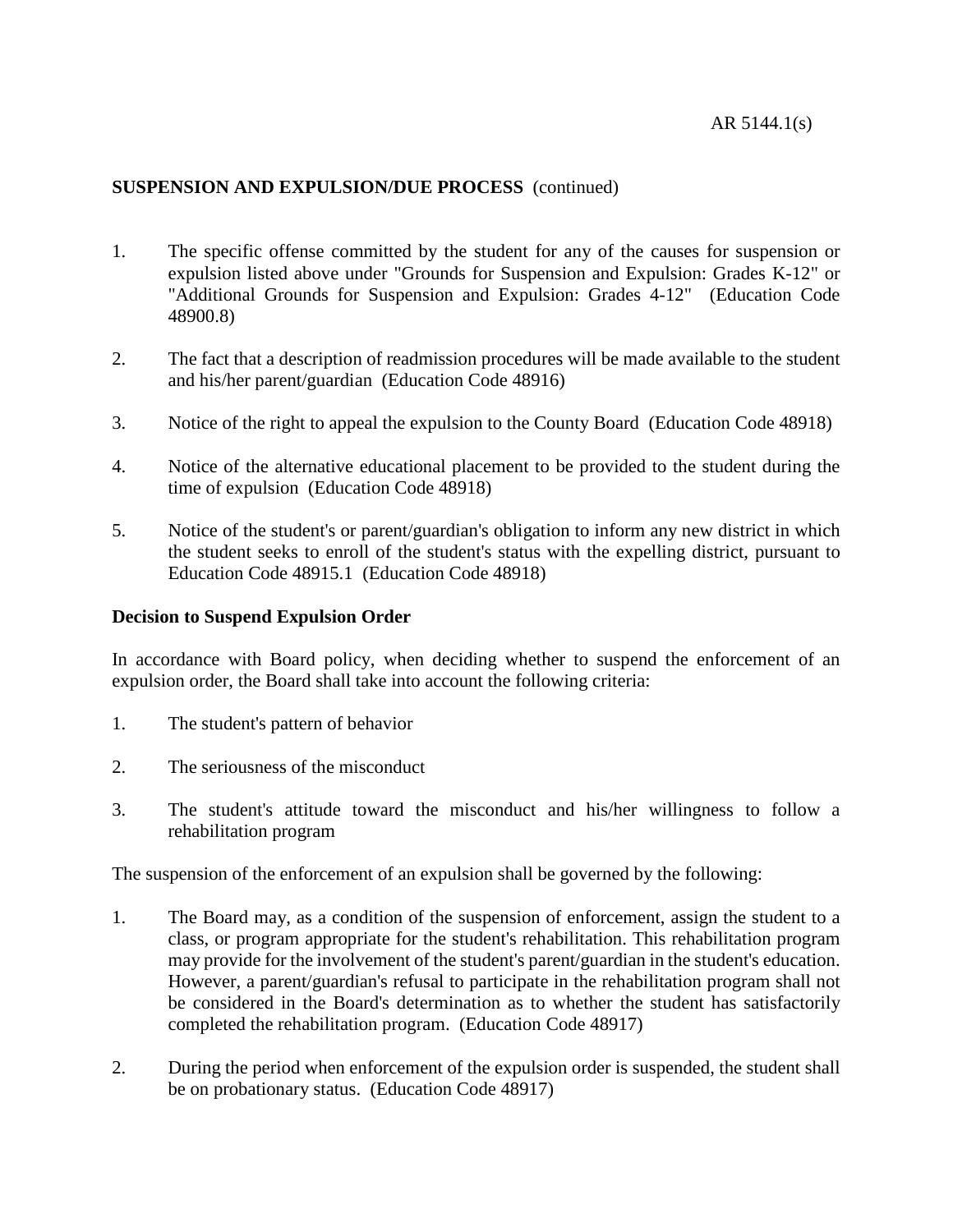- 3. The suspension of the enforcement of an expulsion order may be revoked by the Board if the student commits any of the acts listed under "Grounds for Suspension and Expulsion: Grades K-12" or "Additional Grounds for Suspension and Expulsion: Grades 4-12" above or violates any of the district's rules and regulations governing student conduct. (Education Code 48917)
- 4. When the suspension of enforcement of an expulsion order is revoked, a student may be expelled under the terms of the original expulsion order. (Education Code 48917)
- 5. Upon satisfactory completion of the rehabilitation assignment, the Board shall reinstate the student in the district school. Upon reinstatement, the Board may order the expunging of any or all records of the expulsion proceedings. (Education Code 48917)
- 6. The Superintendent/Principal or designee shall send written notice of any decision to suspend the enforcement of an expulsion order during a period of probation to the student or parent/guardian. The notice shall inform the parent/guardian of the right to appeal the expulsion to the County Board, the alternative educational placement to be provided to the student during the period of expulsion, and the student's or parent/guardian's obligation to inform any new district in which the student seeks to enroll of his/her status with the expelling district, pursuant to Education Code 48915.1(b). (Education Code 48918(j))
- 7. Suspension of the enforcement of an expulsion order shall not affect the time period and requirements for the filing of an appeal of the expulsion order with the County Board. (Education Code 48917)

# **Appeal**

The student or parent/guardian is entitled to file an appeal of the Board's decision with the County Board. The appeal must be filed within 30 days of the Board's decision to expel, even if the expulsion order is suspended and the student is placed on probation. (Education Code 48919)

If the student submits a written request for a copy of the written transcripts and supporting documents from the district simultaneously with the filing of the notice of appeal with the County Board, the district shall provide the student with these documents within 10 school days following the student's written request. (Education Code 48919)

# **Notification to Law Enforcement Authorities**

Prior to the suspension or expulsion of any student, the principal or designee shall notify appropriate city or county law enforcement authorities of any student acts of assault which may have violated Penal Code 245. (Education Code 48902)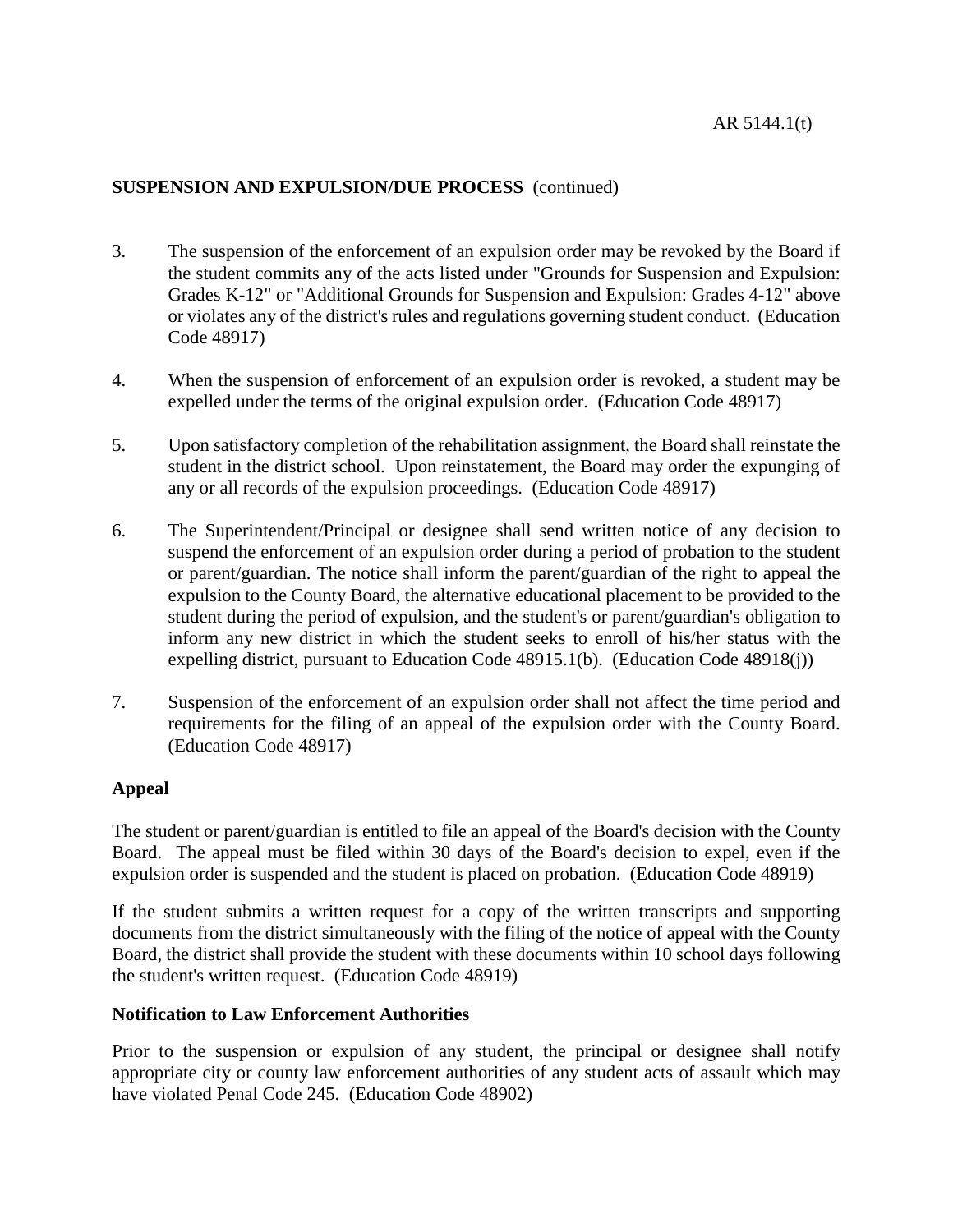The principal or designee shall notify appropriate city or county law enforcement authorities of any student acts which may involve the possession or sale of narcotics or of a controlled substance, or of any student acts involving the possession, sale, or furnishing of firearms, explosives, or other dangerous weapons in violation of Education Code 48915(c)(1) or (5) or Penal Code 626.9 and 626.10. (Education Code 48902)

Within one school day after a student's suspension or expulsion, the principal or designee shall notify appropriate county or district law enforcement authorities, by telephone or other appropriate means, of any student acts which may violate Education Code 48900(c) or (d), relating to the possession, use, offering, or sale of controlled substances, alcohol, or intoxicants of any kind. (Education Code 48902)

# **Placement During Expulsion**

The Board shall refer expelled students to a program of study that is: (Education Code 48915, 48915.01)

- 1. Appropriately prepared to accommodate students who exhibit discipline problems
- 2. Not provided at a comprehensive middle, junior, or senior high school or at any elementary school, unless the program is offered at a community day school established at any of these
- 3. Not housed at the school site attended by the student at the time of suspension

*(cf. 6158 - Independent Study) (cf. 6185 - Community Day School)*

When the placement described above is not available and when the County Superintendent so certifies, students expelled for only acts described in items #6-12 under "Grounds for Suspension and Expulsion: Grades K-12" and items #1-3 under "Additional Grounds for Suspension and Expulsion: Grades 4-12" above may be referred to a program of study that is provided at another comprehensive middle, junior, or senior high school or at an elementary school. (Education Code 48915)

The program for a student expelled from any of grades K-6 shall not be combined or merged with programs offered to students in any of grades 7-12. (Education Code 48916.1)

# **Readmission After Expulsion**

Prior to the date set by the Board for the student's readmission: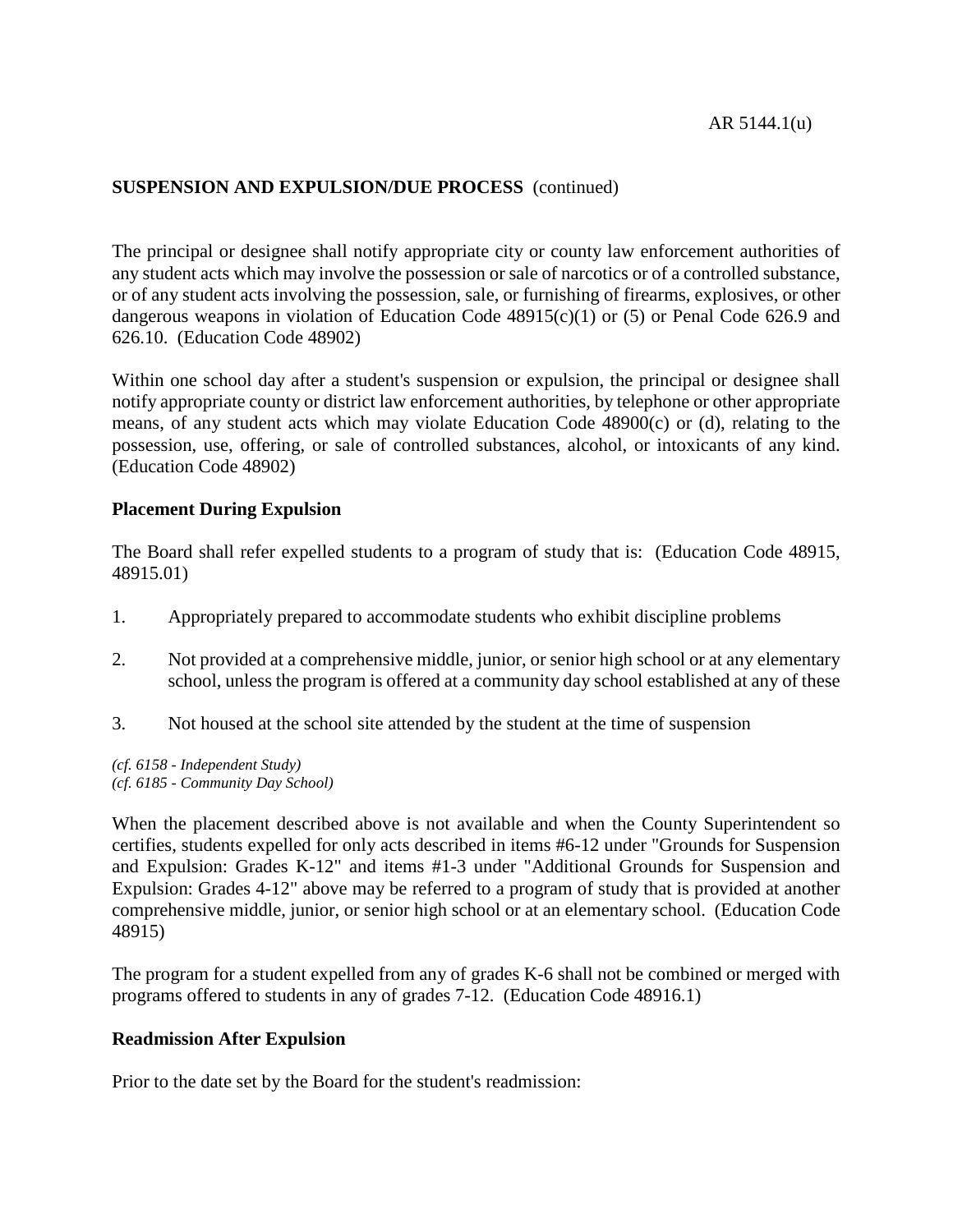- 1. The Superintendent/Principal or designee shall hold a conference with the parent/guardian and the student. At the conference, the student's rehabilitation plan shall be reviewed and the Superintendent/Principal or designee shall verify that the provisions of this plan have been met. School regulations shall be reviewed and the student and parent/guardian shall be asked to indicate in writing their willingness to comply with these regulations.
- 2. The Superintendent/Principal or designee shall transmit to the Board his/her recommendation regarding readmission. The Board shall consider this recommendation in closed session. If a written request for open session is received from the parent/guardian or adult student, it shall be honored to the extent that privacy rights of other students are not violated.
- 3. If the readmission is granted, the Superintendent/Principal or designee shall notify the student and parent/guardian, by registered mail, of the Board's decision regarding readmission.
- 4. The Board may deny readmission only if it finds that the student has not satisfied the conditions of the rehabilitation plan or that the student continuesto pose a danger to campus safety or to other district students or employees. (Education Code 48916)
- 5. If the Board denies the readmission of a student, the Board shall determine either to continue the student's placement in the alternative educational program initially selected or to place the student in another program that serves expelled students, including placement in a county community school.
- 6. The Board shall provide written notice to the expelled student and parent/guardian describing the reasons for denying readmittance into the regular program. This notice shall indicate the Board's determination of the educational program which the Board has chosen. The student shall enroll in that program unless the parent/guardian chooses to enroll the student in another school district. (Education Code 48916)

No student shall be denied readmission into the district based solely on the student's arrest, adjudication by a juvenile court, formal or informal supervision by a probation officer, detention in a juvenile facility, enrollment in a juvenile court school, or other such contact with the juvenile justice system. (Education Code 48645.5)

#### **Maintenance of Records**

The district shall maintain a record of each suspension and expulsion, including its specific cause(s). (Education Code 48900.8)

Expulsion records of any student shall be maintained in the student's mandatory interim record and sent to any school in which the student subsequently enrolls upon written request by that school. (Education Code 48918(k))